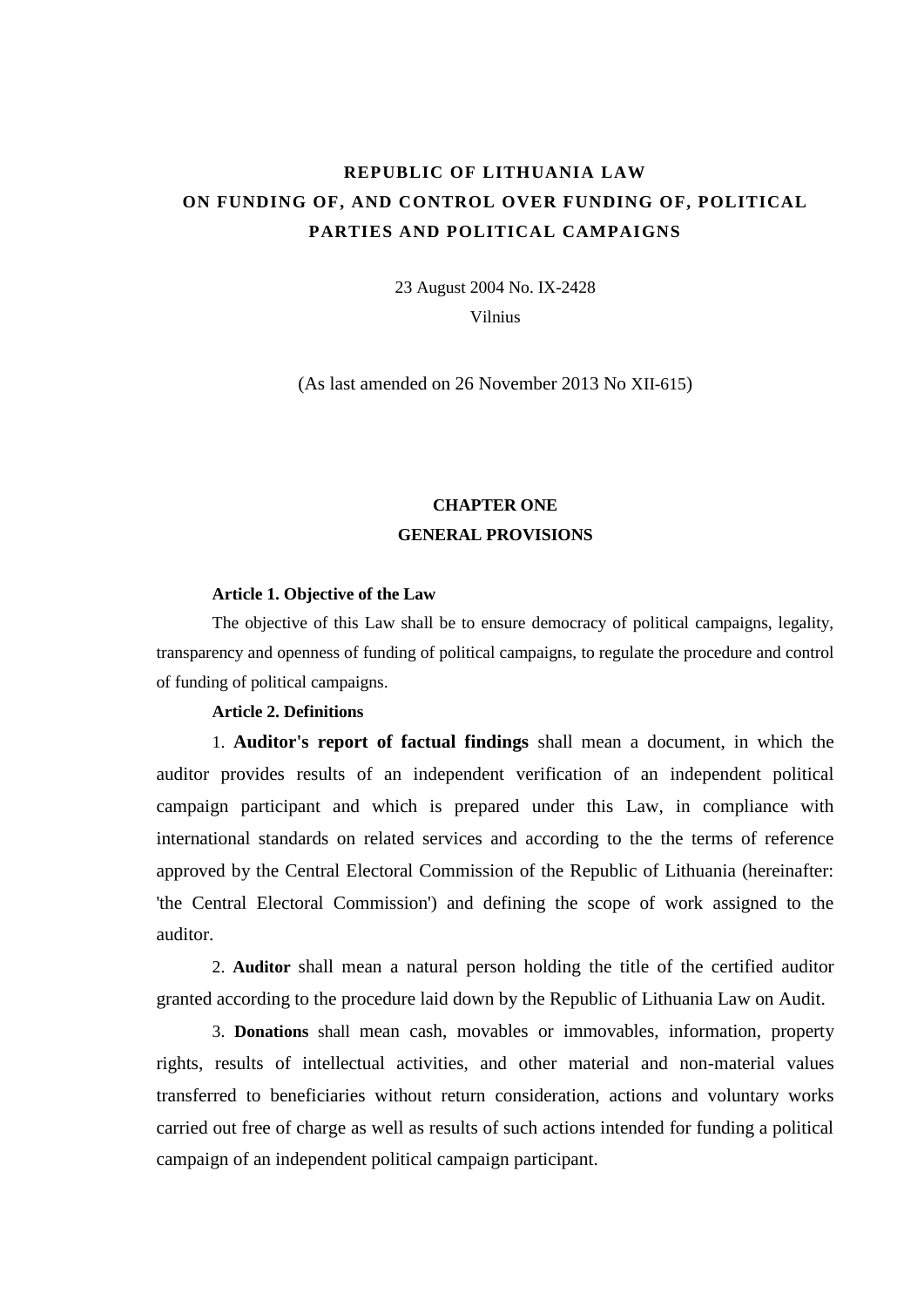4. **Donor** shall mean a person who, in accordance with the procedure laid down by this Law, has the right to make, and has made, a donation for the benefit of an independent political campaign participant.

5. **Donation sheet** shall mean a document with technological security measures, bearing a series and a number given in the course of production and intended to confirm the transfer-acceptance of a donation.

6. **Candidate** shall mean a person who, in accordance with the procedure laid down by the law, is registered as a potential candidate for President of the Republic or as a candidate for President of the Republic, a candidate in a single-member constituency at elections to the Seimas as well as a candidate in a multi-member constituency at elections to the Seimas, the European Parliament or municipal councils.

7. **Political campaign** shall mean activities of political campaign participants, voters and other natural and legal persons during the period set by this Law, related to elections to the Seimas, presidential elections, elections to the European Parliament, elections to municipal councils or referendums.

8. **Political advertising** shall mean information disseminated by a state politician, political party, its member, political campaign participant, on behalf and/or in the interest thereof, in any form and through any means, for payment or without return consideration, during the political campaign period or between political campaigns, where such information is intended to influence the motivation of voters when voting at elections or referendums, or where it is disseminated with the purpose of campaigning for a state politician, political party, its member or political campaign participant as well as their ideas, objectives or programme.

9. **Political campaign participant** shall mean a person or a group of persons who seek to be elected or that a referendum issue be accepted or rejected and who are registered by the Central Electoral Commission in accordance with the procedure laid down by this Law.

10. **Political campaign funding report** shall mean a document in which an independent political campaign participant specifies donations or their sums received for his political campaign broken down into groups of donors, other funds used for his political campaign, donors (presenting a list of donors) as well as incurred expenditure and assumed liabilities (broken down into expenditure groups).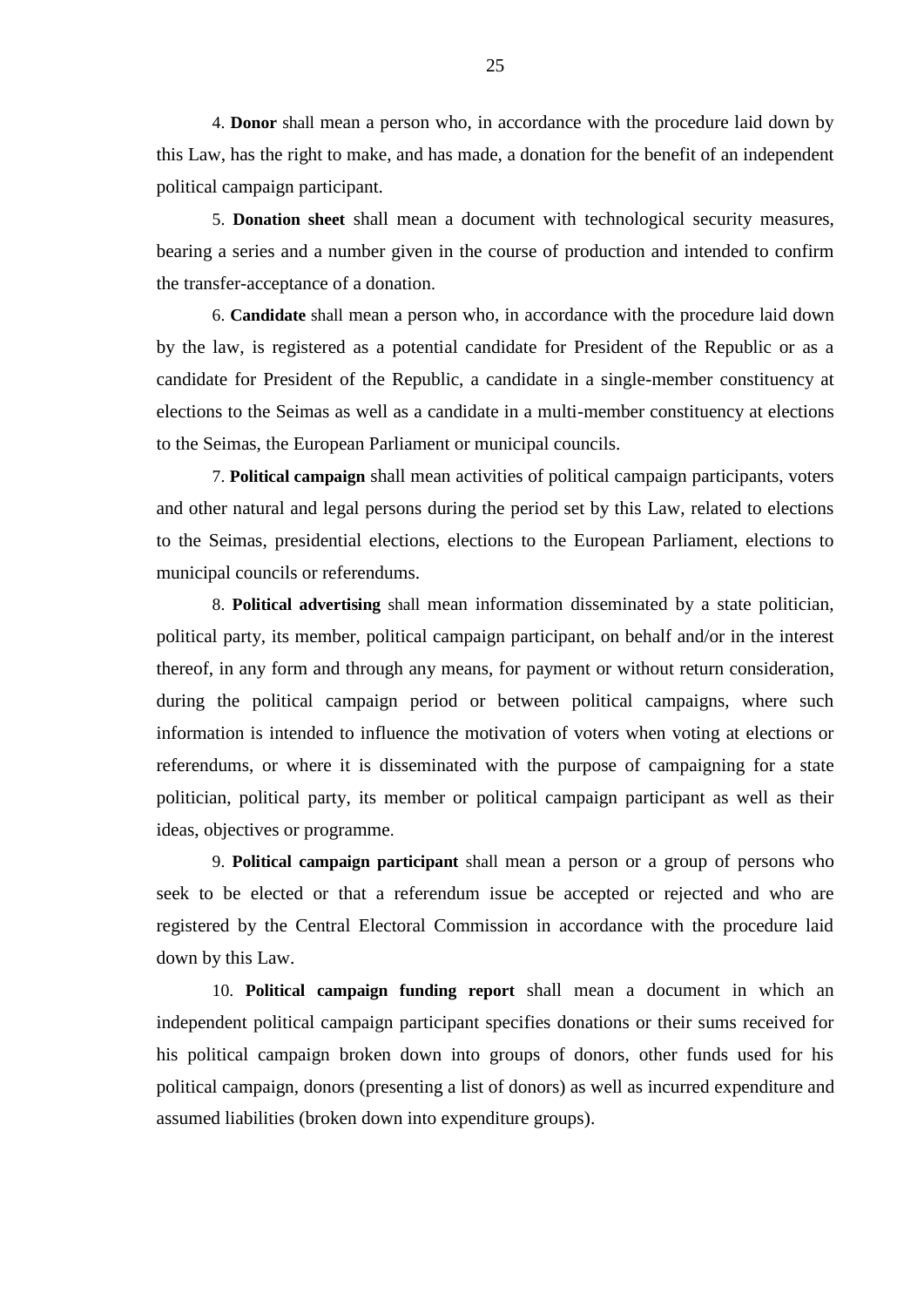11. **Political campaign expenditure** shall mean expenses specified in this Law intended to organise and fund a political campaign, irrespective of the date of the transaction which entailed expenses.

12. **Political campaign treasurer** shall mean a natural person acting on behalf and in the interest of an independent political campaign participant under a property trust agreement and enjoying the rights and duties defined by this Law.

13. **Political campaign period** shall mean a period beginning when an election date is announced in accordance with the procedure laid down by the law, or a citizens' initiative group for a referendum is registered at the Central Electoral Commission, or a motion is submitted to the Seimas by a group of Seimas members to call a referendum, and ending 100 days after the date of proclamation of the final results of the election (rerun election) or referendum or when the Central Electoral Commission takes a decision in accordance with the procedure laid down by the law to declare the initiative to call a referendum terminated and/or to declare the collecting of signatures terminated.

14. **Political campaign account** shall mean an account of an independent political campaign participant with a bank registered in the Republic of Lithuania or another European Union Member State or with a branch of a bank registered in the European Economic Area and operating in the Republic of Lithuania, in which funds for a political campaign are kept and accrued and from which expenses for a political campaign are covered.

15. **Monitoring of funding of political campaigns, and of political advertising** shall mean collection, accumulation, analysis and evaluation for the purposes defined by this Law of the data about the funding of political campaigns and their participants, the funding and dissemination of election (referendum) campaigning and political advertising during the period of political campaigns and between political campaigns.

16. **Potential candidate** shall mean a natural person who satisfies statutory requirements for standing as a candidate, who has declared during the period from the beginning of a political campaign to the end of submission of application documents that he will stand as a candidate, and who has concluded an agreement with the political campaign treasurer and has been registered as an independent political campaign participant in accordance with the procedure laid down by the Central Electoral Commission.

17. **Referendum initiators** shall mean members of an initiative group of citizens of the Republic of Lithuania who are registered at the Central Electoral Commission in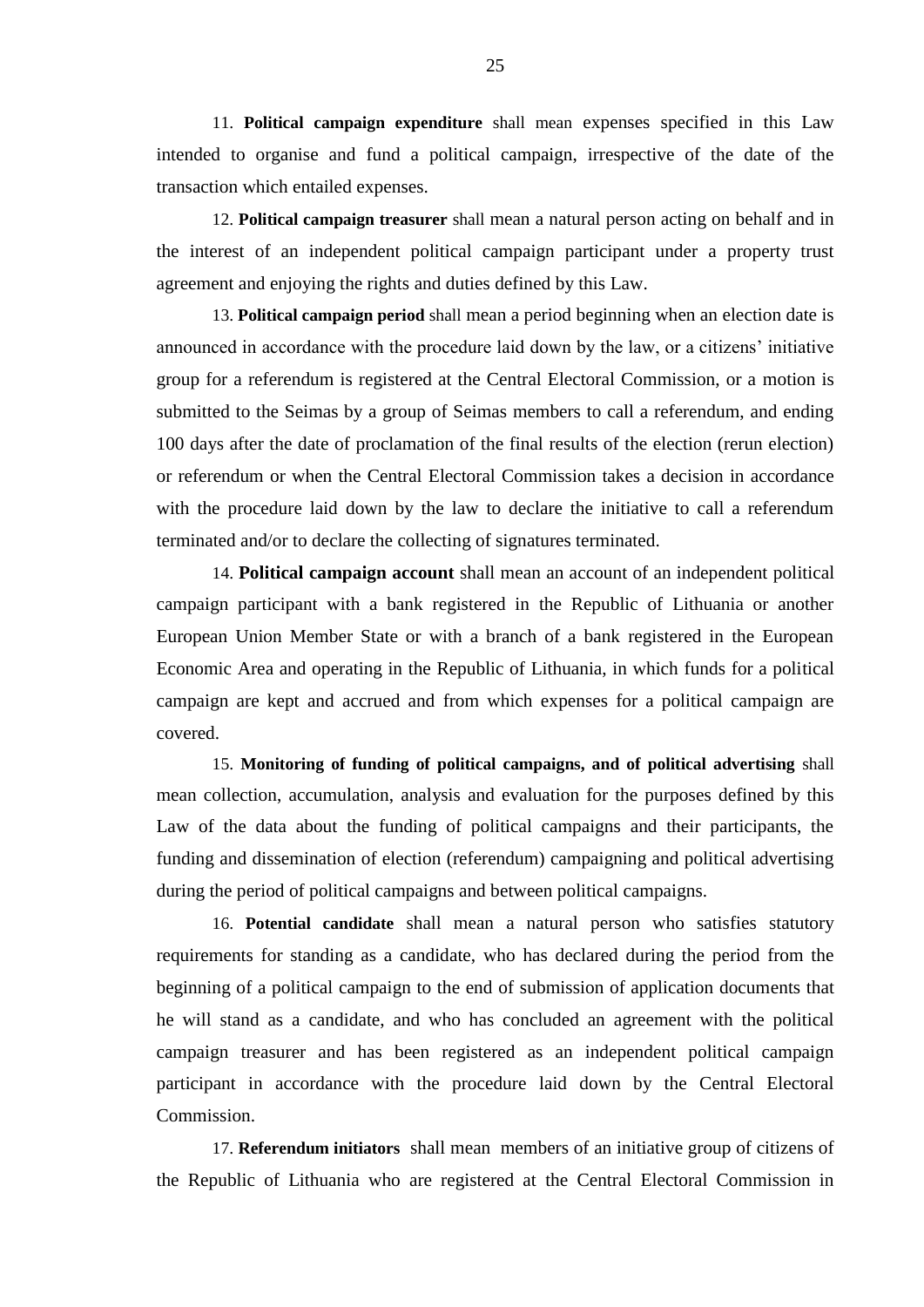accordance with the procedure laid down by the law or a group of Seimas members which has submitted a motion to call a referendum.

18. **Referendum opponents** shall mean persons who are registered at the Central Electoral Commission in accordance with the procedure laid down by the law, i.e. citizens of the Republic of Lithuania, their groups, and political parties, opposing referendum initiators.

19. **Election (referendum) campaigning** shall mean activities for disseminating political advertising during the election (referendum) campaigning stage, for the purpose of influencing motivation of voters when voting at elections or a referendum.

20. **Declaration of a public information producer or disseminator** shall mean a document to be submitted to the Central Electoral Commission, by which a public information producer or disseminator declares the disseminated political advertisements, indicates the price, rates, publishing (space) of the disseminated political advertisements and the person in the interest of whom the political advertisements have been disseminated as well as the person who has commissioned the production or dissemination of the political advertisements and the person who has paid for the dissemination of the political advertisements.

21. **Public election committee** shall mean a group of voters registered by the Central Election Commission in accordance with the procedure laid down by the law.

#### **Article 3. Independent and represented political campaign participants**

1. According to the right to receive donations and incur political campaign expenditure political campaign participants may be independent and represented.

2. The following may be registered only as an independent political campaign participant:

1) a political party;

- 2) a potential candidate;
- 3) a self-nominated candidate;

4) referendum initiators;

5) referendum opponents;

6) a public election committee.

3. A candidate nominated by a political party in a single-member constituency in elections to the Seimas or a list of candidates nominated by a political party in elections to municipal councils or to the European Parliament (hereinafter: a 'candidate' or a 'list of candidates') may be registered as an independent political campaign participant, where there is a proposal (application) of the political party which has nominated them.

4. The following shall be registered as a represented political campaign participant: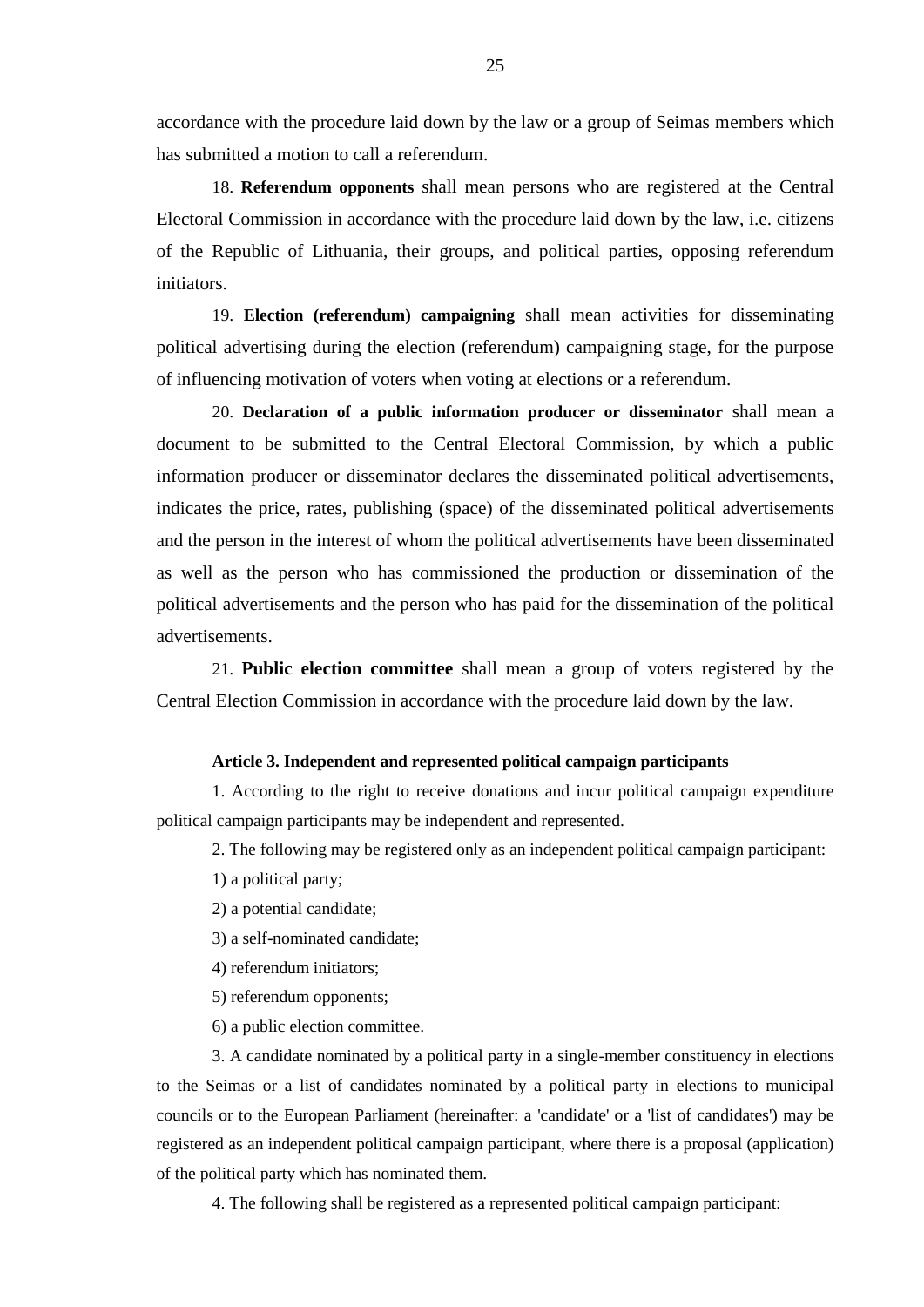1) a candidate entered on the list of candidates;

2) a candidate or a list of candidates, in the absence of a proposal (application) of the political party which nominated him/them for registration as an independent political campaign participant.

5. The Central Electoral Commission shall register independent political campaign participants, announce on its website the lists of registered independent political campaign participants and persons whose registration as independent political campaign participants has been refused.

6. Only independent political campaign participants may accept donations and assume property obligations relating to political campaign expenditure and only from the date of their registration as independent political campaign participants and announcement of their list on the website of the Central Electoral Commission.

7. Lists of represented political campaign participants may be made public by a political party on behalf and in the interest of which they act, or by the Central Electoral Commission at the request of such a party.

## **Article 4. Political campaign period stages**

1. Political campaign shall include the following stages: an election (referendum) campaigning and a final (reporting) stage.

2. An election (referendum) campaigning stage shall begin when an election (referendum) date is announced in accordance with the procedure laid down by the law and end when the statutory period of time, during which election (referendum) campaigning is prohibited, begins. During the run-off voting the said stage shall also comprise a period from the end of the prohibition of election campaigning until the beginning of the prohibition of campaigning for runoff votes. A referendum campaigning stage shall begin when a citizens' initiative group for a referendum is registered at the Central Electoral Commission or a motion is submitted to the Seimas by a group of Seimas members to call a referendum and shall end when a time limit set by the Law of the Republic of Lithuania on Referendums, during which referendum campaigning is prohibited, begins.

3. A final (reporting) stage shall begin when the final results of the election (rerun election) or the referendum are proclaimed and end 100 days after the date of proclamation of the final results of the election (run-off election) or referendum.

#### **Article 5. Registration of independent political campaign participants**

1. The Central Electoral Commission shall begin accepting applications of the persons referred to in Article 3(2) and (3) of this Law to register them as independent political campaign participants upon the commencement of the political campaign period and shall finish accepting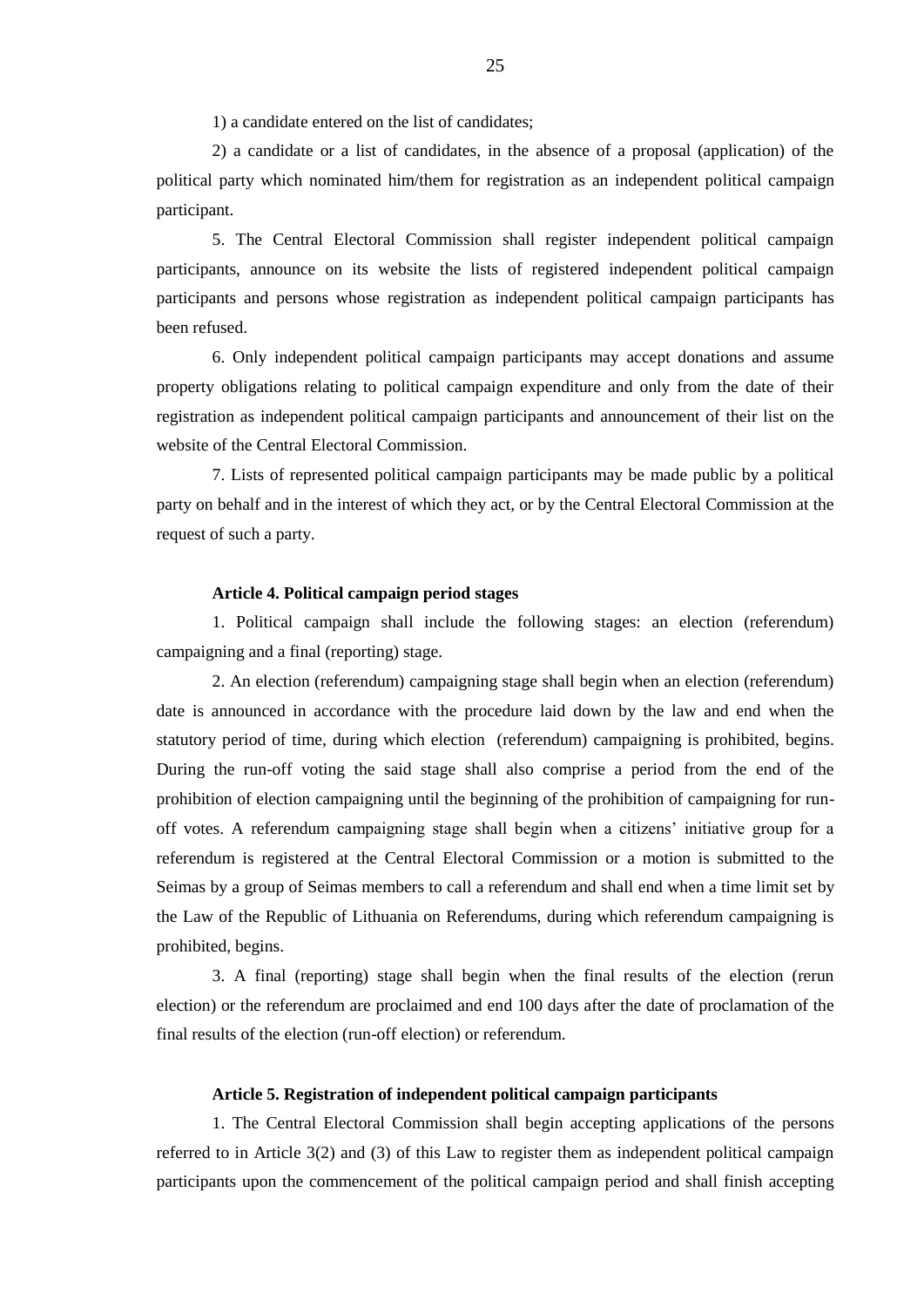the said applications on the date (inclusive) when, pursuant to the relevant laws, the submission of application documents begins. The time limit during which these persons shall be entitled to apply to the Central Electoral Commission to be registered as independent political campaign participants may not be shorter than ten working days.

2. Persons wishing to be registered as independent political campaign participants must have an agreement with the political campaign treasurer concluded and have an account with a bank registered in the Republic of Lithuania or any other European Union Member State or with a branch of a bank registered in the European Economic Area and operating in the Republic of Lithuania,which will be used as a political campaign account.

3. A political party wishing to be registered, and to register a candidate or a list of candidates nominated by it, as an independent political campaign participant:

1) must submit to the Central Electoral Commission an application to be registered, and may submit to it a proposal (application) to register a candidate or a list of candidates nominated by it, as an independent political campaign participant;

2) must, in accordance with the procedure laid down by this Law, submit to the Central Electoral Commission a copy of the property trust agreement with the political campaign treasurer signed by the person authorised by the political party and may submit a copy of the contract with the political campaign auditing firm or the auditor;

3) must submit the document confirming that a new bank account has been opened in the name of the political party which will be used as a political campaign account, and the bank statement issued not earlier than three working days before submission of the said document that there are no funds in this account;

4) if a proposal (application) to register a candidate or a list of candidates as an independent political campaign participant has been submitted, the Central Electoral Commission must be provided with a copy of the property trust agreement with his political campaign treasurer and the document confirming the opening of a new bank account in the name of the political party that nominated a candidate or a list of candidates, which will be used as a political campaign account, as well as the statement that there are no funds in this account; a copy of the contract with the political campaign auditing firm or the auditor may also be submitted to the Central Electoral Commission;

5) may submit a list of represented political campaign participants;

4. The persons referred to in Article  $3(2)(2)$  to (6) of this Law wishing to register as independent political campaign participants must provide to the Central Election Commission:

1) an application for registration as an independent political campaign participant;

2) an identity document (of initiators of the referendum, referendum opponents or the representative (coordinator) of a public election committee);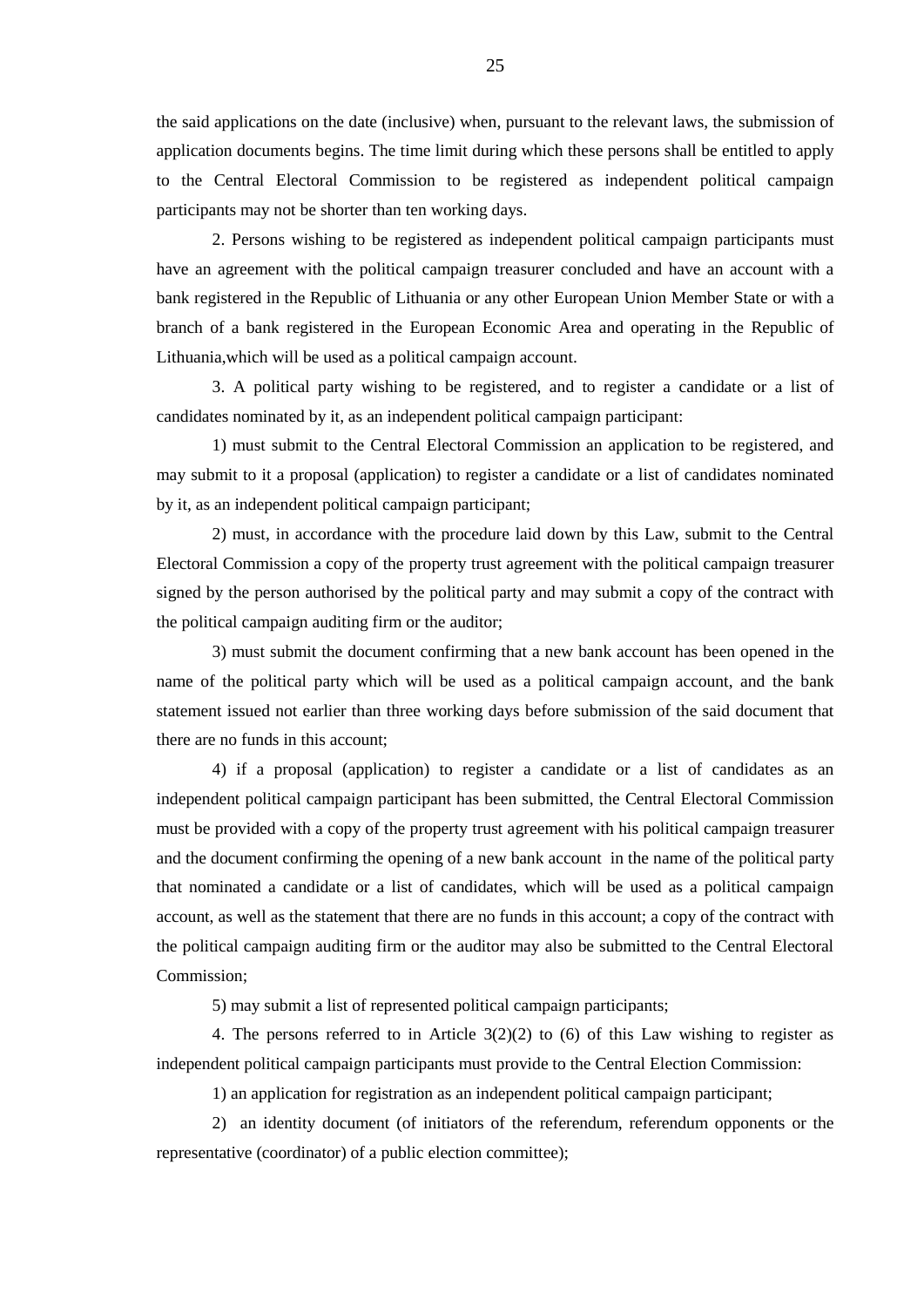3) a copy of the property trust agreement with the political campaign treasurer, signed in accordance with the procedure laid down by this Law, and may submit a copy of the contract with the political campaign auditing firm or the auditor;

4) an identification document of the political campaign treasurer;

5) the document confirming that a bank account has been opened which will be used as a political campaign account, and the statement issued not earlier than three working days before submission of the said document that there are no funds in this account; An account of the political campaign of initiators of the referendum, referendum opponents or public election committee shall be opened by the coordinator.

5. A decision on registration as an independent participant of the political campaign shall be taken by the Chairman of the Central Electoral Commission or the Commission member authorised by him not later than within three working days from the date of the receipt of all the documents referred to in this Article.

6. Refusal to register a person as an independent political campaign participant must be justified. If a person does not agree with the adopted decision, he shall have the right to appeal against the said decision to the Central Electoral Commission. The Central Electoral Commission must examine the complaint within three working days. The decision of the Central Electoral Commission may be appealed against to the Supreme Administrative Court of Lithuania not later than within five working days from its adoption.

7. The following shall be announced on the website of the Central Electoral Commission:

1) the name or the forename and surname of an independent political campaign participant, its/his status in political campaign (potential candidate, candidate, referendum initiator or referendum opponent), phone number, e-mail address;

2) the forename, surname, telephone number, e-mail address of the political campaign treasurer;

3) the name, code, telephone, e-mail address of the political campaign auditing firm or the name and surname, telephone, e-mail address of the auditor;

4) political campaign participants represented by the political party and the spending limits set for them by the political party, if so requested by this political party.

#### **Article 6. Loss of the status of an independent political campaign participant**

1. A political party shall forfeit the status of an independent political campaign participant in the following cases:

1) at the request of the political party;

2) upon imposition of a penalty on the political party under the court sentence (during the period of execution of the sentence);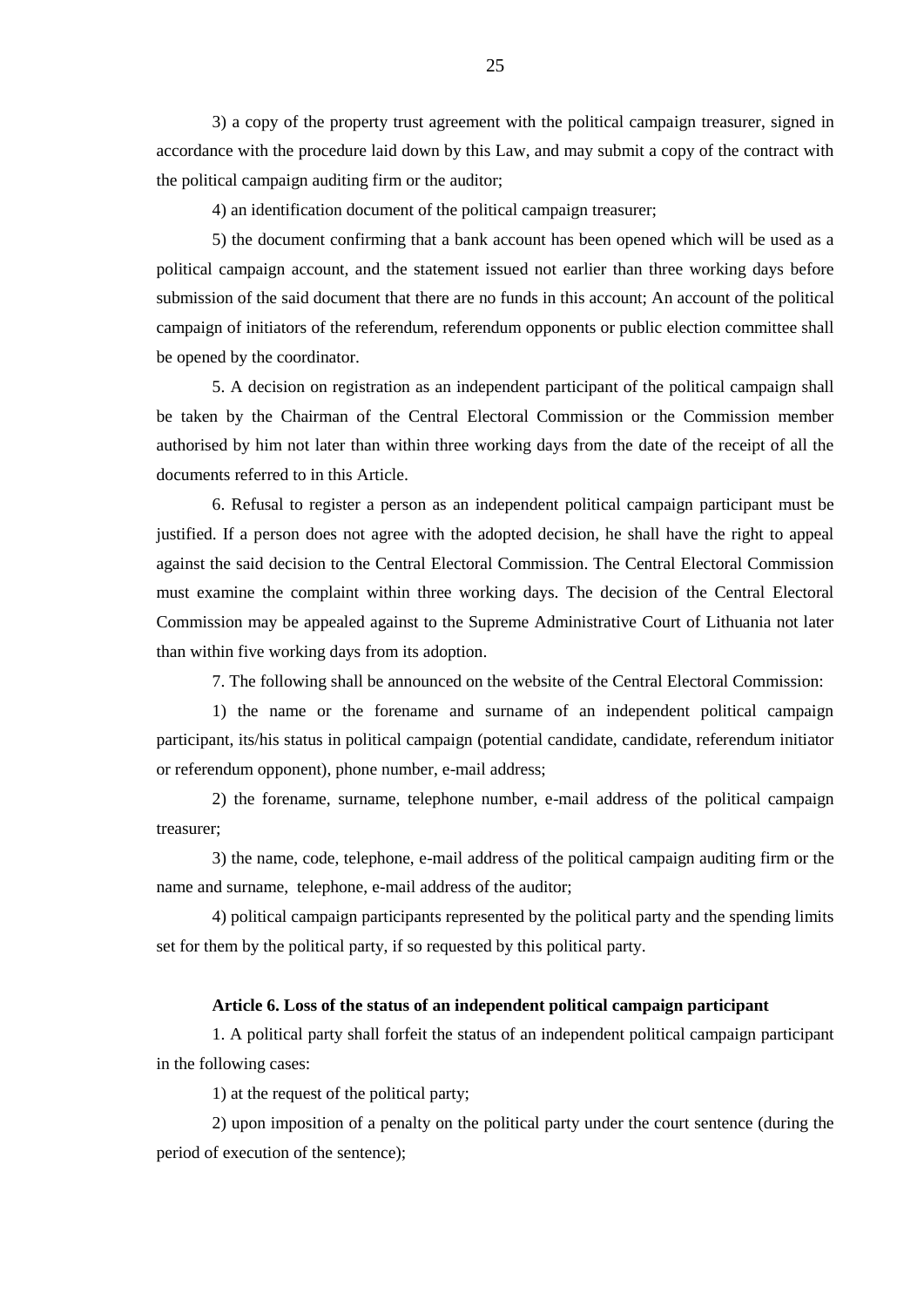3) upon revocation of the registration of all candidates or a list of candidates (lists of candidates) nominated by the political party;

4) when the party ceases to exist;

5) when the Central Electoral Commission revokes not later than nine days before the election or referendum date the registration of a political party as an independent political campaign participant because of gross violations of this Law.

2. Any other independent political campaign participant shall forfeit the status of an independent political campaign participant in the following cases:

1) at the request of the political campaign participant;

2) a potential candidate has failed to be registered as a candidate by the end of the time limit set in electoral laws for registration of candidates;

3) upon revocation of the registration of a candidate or a list of candidates;

4) upon the death of the political campaign participant;

5) when the Central Electoral Commission revokes not later than nine days before the election or referendum date the registration of an independent political campaign participant because of gross violations of this Law.

6) upon revocation of the registration of the public election committee.

3. From the moment of entry into force of the decision on the forfeiture of the status of the independent political campaign participant, the independent political campaign participants who have forfeited the status of the political campaign participant shall not have the right to accept the donations referred to in Articles 10 and 11 of this Law to fund the political campaign and to assume obligations related to the political campaign. Forfeiture of the status of the independent political campaign participant shall not excuse from the duty to fulfil the obligations, arising from this and other laws, of the person who has forfeited the status of the independent political campaign participant.

4. The decisions of the Central Electoral Commission specified in Point 5 of Paragraph 1 and Point 5 of Paragraph 2 of this Article may be appealed against to the Supreme Administrative Court of Lithuania within five working days from the adoption thereof. An appeal must be investigated not later than within 48 hours of the receipt thereof. The decision of the Supreme Administrative Court of Lithuania shall become effective from its pronouncement.

# **CHAPTER TWO SOURCES OF FUNDING OF POLITICAL CAMPAIGNS. POLITICAL CAMPAIGN EXPENDITURE**

**Article 7. Sources of funding of political parties' political campaigns**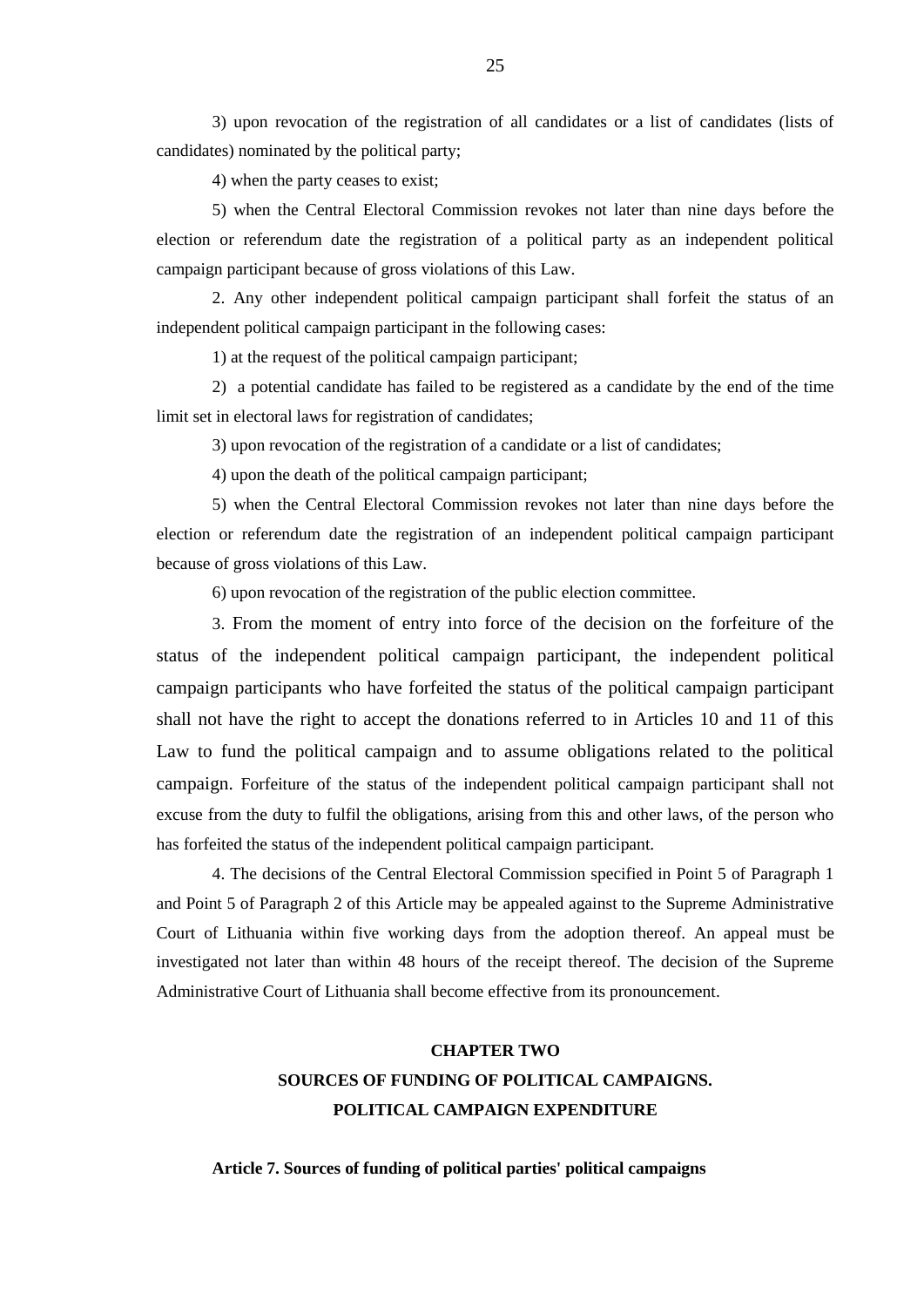1. Political campaigns of political parties shall be financed exclusively from the following sources:

1) funds of the political party received from the sources of funding of the political party and used to finance political campaigns of the party, candidates and lists of candidates of the party;

2) donations for political campaign to the political party during the political campaign period, given by natural persons who under this Law have the right to donate;

3) during the political campaign, loans received by a political party from banks registered in the Republic of Lithuania or another European Union Member State or a branch of a bank registered in the European Economic Area and operating in the Republic of Lithuania;

4) interest on the funds kept in the political campaign account.

2. Political parties must keep funds designated to finance a political campaign in the political campaign account. The political campaign account shall not be subject to any interim measures.

3. It shall be prohibited to finance political campaigns of political parties with the funds which are not specified in this Article.

# **Article 8. Sources of funding of political campaigns of other independent political campaign participants**

1. Political campaigns of other independent political campaign participants shall be financed from:

1) donations of natural persons who under this Law have the right to donate and donations of political parties to candidates, lists of candidates or referendum initiators, or referendum opponents;

2) own (personal) funds;

3) interest on the funds kept in the political campaign account.

2. Funds designated to a finance political campaign must be kept in the political campaign account. The political campaign account shall not be subject to any interim measures.

3. It shall be prohibited to finance political campaigns of other independent political campaign participants with other funds which are not specified in this Article.

# **Article 9. Source of funding of political campaigns of represented political campaign participants**

Political campaigns of represented political campaign participants shall be financed exclusively from the funds of participants of independent political campaigns who nominated them.

#### 25

## **Article 10. Donations**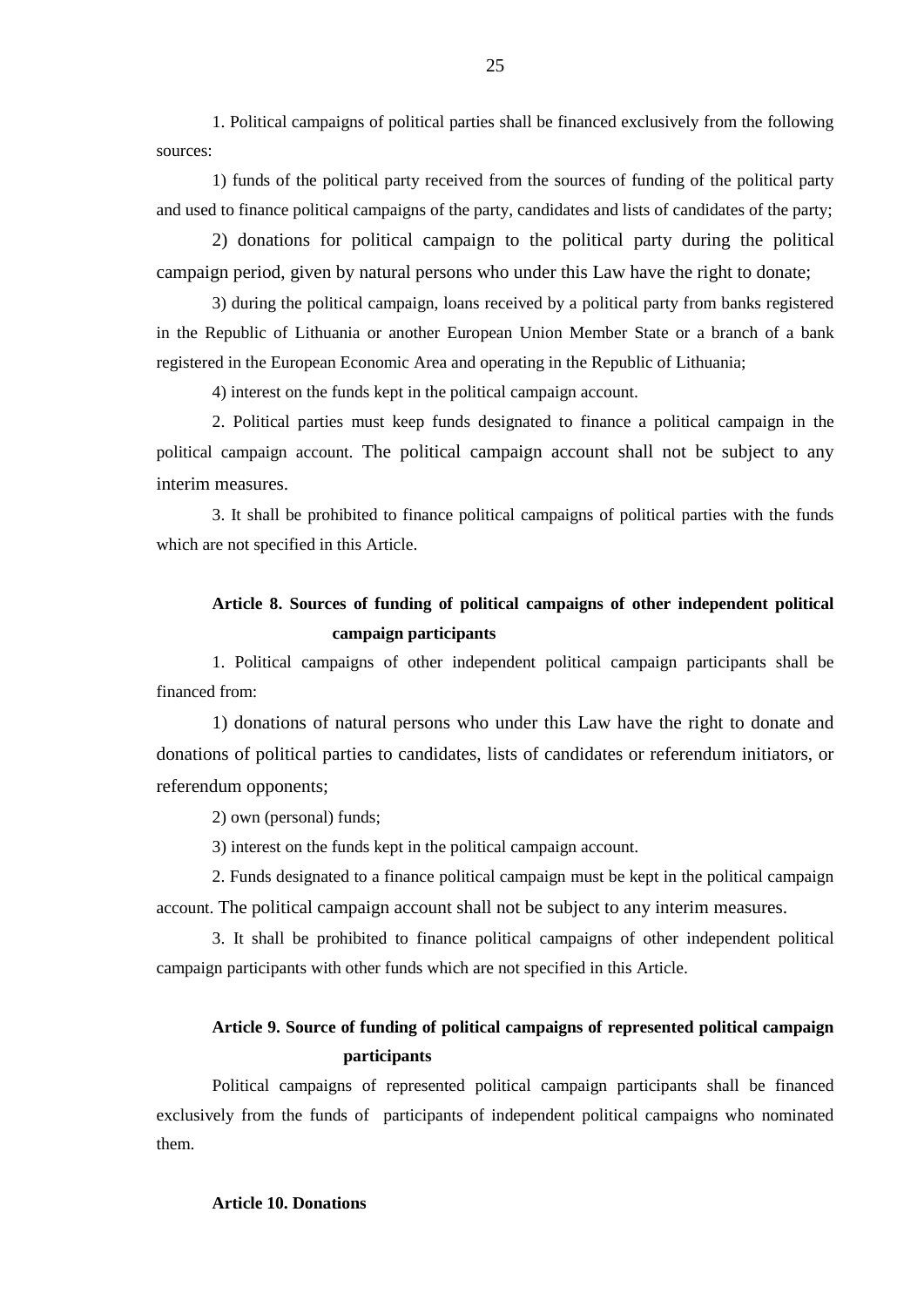1. Independent political campaign participants, registered in accordance with the procedure laid down by this Law, shall enjoy the right to accept donations specified in this Law.

2. One natural person, referred to in Article 13 of this Law, may, during a political campaign, donate for each independent political campaign participant a donation which does not exceed the amount of 10 average monthly earnings valid in the fourth quarter of the previous calendar year (hereinafter: 'AMEs'). During a calendar year the total amount of donations by one natural person for independent political campaign participants may not exceed 10 per cent of the amount of the annual income declared by the natural person for the previous calendar year. These amounts shall not include donations referred to in Article 11 of this Law.

3. In order to fund his own political campaign a candidate in a single-member constituency and candidates included in the lists nominated by the public election committees, and referendum initiators may donate a donation which does not exceed the amount of 20 AMEs.

4. Before donating a donation to an independent political campaign participant, a natural person must declare his assets and income for the previous calendar year in accordance with the procedure established by the law.

5. Cash donations of natural persons that exceed LTL 1 000 must be donated only by bank transfer. Cash donations of natural persons for the political campaign received not by bank transfer shall be transferred by the political campaign treasurer to the political campaign account not later than the next day after receipt of the donation.

6. Not later than within 10 days from the day of receipt of a donation the political campaign treasurer shall announce the name, surname of a donor-natural person on the public list of donors placed on the website of the Central Electoral Commission.

7. A donation sheet must be filled in: when accepting a cash donation – on the day of transfer–acceptance of the donation and when accepting a non-cash donation – within five working days from the day of receipt of the donation. Donation sheets must indicate the value of cash donations, non-cash donation and its market value, the name and surname, personal number of the donor-natural person. Donation sheets shall be drawn up in three copies; the first copy shall be given to the donor, the second – to the Central Electoral Commission and the third copy shall be left with the beneficiary.

8. It shall be taken that a donation has been accepted when the political campaign treasurer, upon verifying if the received donation satisfies the requirements of this Law, records the donation and, if the cash donation or non-cash donation is accepted, hands in (sends) a donation sheet to the donor.

9. The procedure for appraising non-cash donations and estimating their fair value shall be laid down by the Government or an institution authorised by it.

10. Upon the end of the election (referendum) campaigning stage it shall be prohibited to accept donations for the political campaign.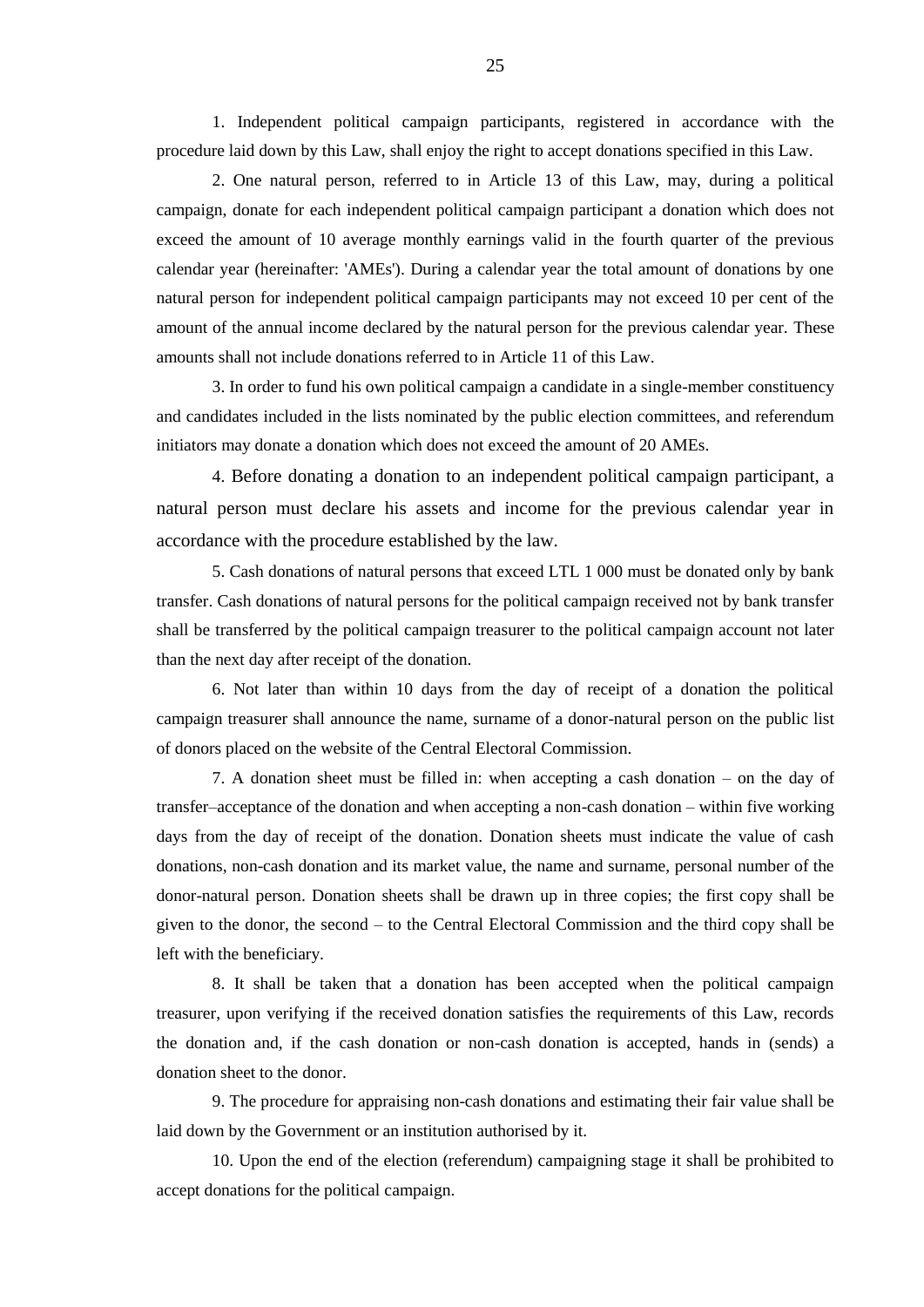11. A political campaign participant shall not have the right to use for funding the political campaign the received monetary donations which are not entered on the accounting records of political campaign funding, as well as the donations specified in paragraph 7 of this Article if the political campaign treasurer has not filled the donation sheet out.

12. The provisions of this Article shall apply to small donations in so far as they are not regulated by Article 11 of this Law.

#### **Article 11. Small donation**

1. A small donation shall be considered an individual monetary donation (amount of donations) donated during a political campaign to one independent political campaign participant and not exceeding LTL 40.

2. Small donations to independent political campaign participants may be donated by phone, internet, bank transfer or other means, allowing the controlling authorities of financing of political campaigns to identify the donor.

3. Small donations may be donated by phone only by natural persons who have concluded a service contract with the telecommunications company.

4. An independent political campaign participant shall acquire the right to collect donations by phone from the moment of concluding a contract with the telecommunications company chosen by him. The following must be specified in the said contract:

1) the telephone number at which a person may call and give a small donation to the independent political campaign participant who concluded such contract;

2) the period of provision of the service which may not last longer than until the end of the election (referendum) campaigning;

3) the cost of the service;

4) duty of the service provider to submit a list of donors together with the data allowing to identify the donor immediately at the the request of the controlling authorities of funding of political campaigns;

5) commitment of the service provider to an independent political campaign participant that the transferred donation (total amount of donations) would not exceed LTL 40.

5. A copy of the contract referred to in paragraph 4 of this Article shall be submitted to the Central Election Commission immediately after the contract is concluded. The Central Election Commission shall, no later than the next working day, publish the text of the contract on its website.

6. The telecommunications company must transfer all the donations which are collected on the basis of the contract referred to in Paragraph 4 of this Article and which meet with the requirements of this Law to the political campaign account of an independent political campaign participant no later than by the end of the election (referendum) campaigning.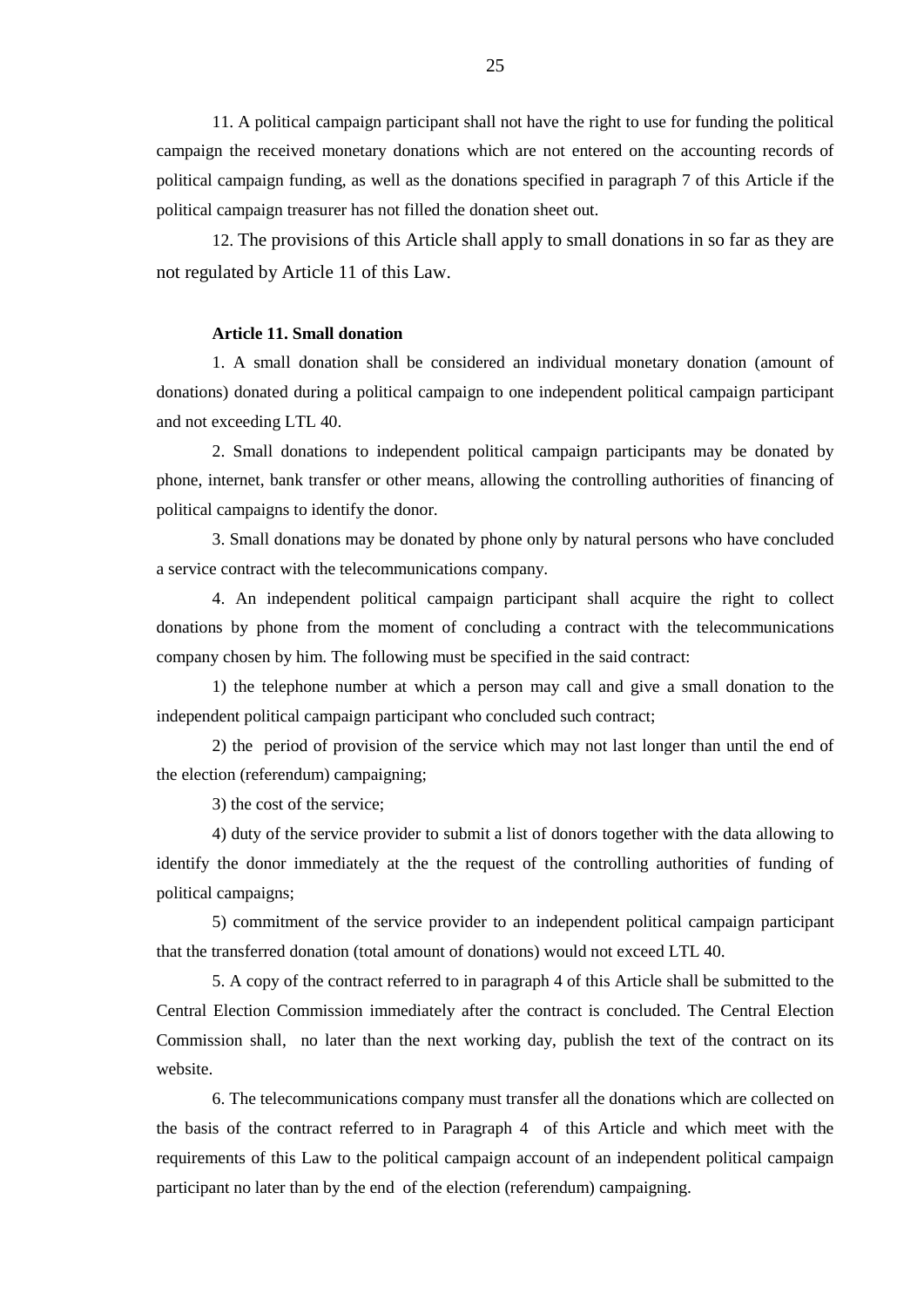7. After the person forfeits the status of an independent political campaign participant, the contract provided for in Paragraph 4 of this Law terminates from the moment of the coming into effect of the decision of the Central Election Commission regarding the forfeiture of the status of an independent political campaign participant. All donations collected but not transferred to the independent political campaign participant until the moment of the coming into effect of this decision shall be returned to donors.

8. Donations collected on the basis of the contract provided for in Paragraph 4 of this Article and transferred to the independent political campaign participant shall not be considered financing of an independent political campaign participant through third parties.

9. The telecommunications company shall provide the service specified in Paragraph 4 of this Article to all independent political campaign participants on the same terms. Provision of the service, specified in Paragraph 4 of this Article, free of charge shall be considered a non-cash donation and shall be prohibited.

10. In case of a political campaign of an independent political campaign participant not more than 10 per cent of the fixed maximum permitted amount of political campaign expenses may be funded with small donations provided for in this Article.

11. The total amount of small donations received by an independent political campaign participant without specifying the donors shall be indicated in the accounting records of political campaign funding and published on the Central Electoral Commission's website.

12. A political campaign participant who has received in accordance with the procedure laid down in this Article the donations exceeding the limit set in Paragraph 10 of this Article shall transfer such donations to the state budget before the submission of a political campaign funding report to the Central Electoral Commission.

#### **Article 12. Unacceptable donations**

1. It shall be prohibited to use for political campaigns the received donations that do not meet the requirements of this Law. If such donations have been received and the donor is known, the political campaign treasurer must, within five working days from the date of receipt of such donation, return the donation to the donor, indicating the reason for refusing to accept the donation. In the event of failure to establish the identity of the donor within 10 working days, the political campaign treasurer shall transfer the donation to the state budget.

2. It shall be prohibited to fund participants of political campaigns through third parties.

3. The following shall not be regarded as unacceptable donations and may be used to fund a political campaign:

1) small donations given by phone and received from the telecommunications companies with which an independent political campaign participant has entered into a contract specified Article 11(4) of this Law;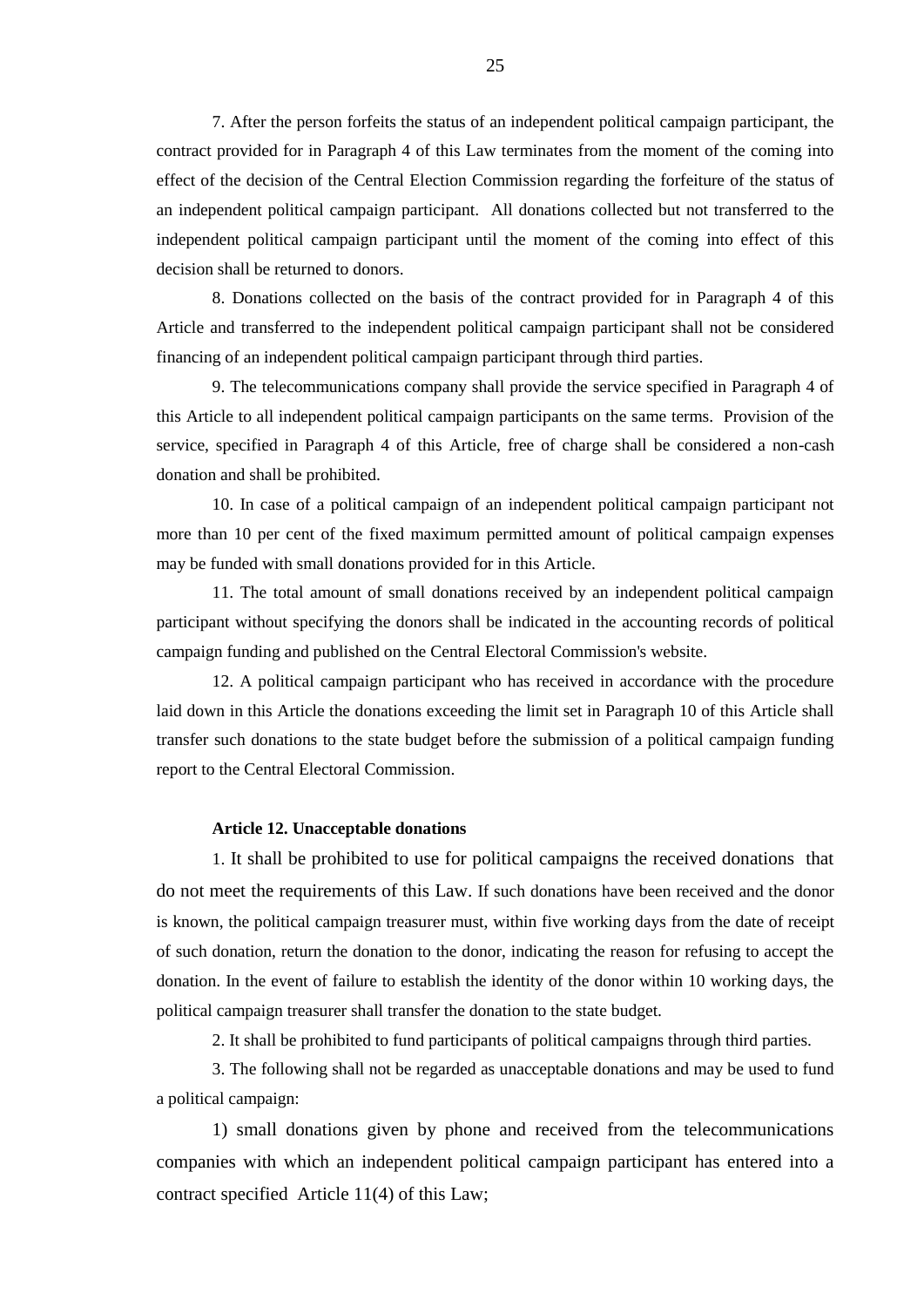2) the donations exceeding 10 per cent of the amount of the annual income declared by a donor for the previous calendar year, if, according to the data available in the information system of the Central Electoral Commission at the moment of the inquiry of the political campaign treasurer, the total amount of the donations by that donor (including the donation offered to be donated to an independent political campaign participant) for independent political campaign participants does not exceed the specified amount.

# **Article 13. Donors**

1. The following persons shall have the right to make donations to political campaign participants:

1) citizens of the Republic of Lithuania – to independent political campaign participants of all political campaigns;

2) permanent residents of the Republic of Lithuania holding the citizenship of any other EU Member State – to independent political campaign participants of political campaigns of elections to the European Parliament and municipal councils;

3) permanent residents of the Republic of Lithuania who do not hold the citizenship of any other EU Member State or stateless persons – to independent political campaign participants of political campaigns of elections to municipal councils.

2. Political parties shall enjoy the right to make donations for political campaigns of candidates, lists of candidates, referendum initiators or referendum opponents.

3. Political campaign funding agreements confirming property and non-property (political) obligations of a political campaign participant (donor) and a beneficiary must be drawn up in writing. They must be signed by the political campaign participant (donor), the political campaign treasurer and the donor. Political campaign funding agreements must be announced publicly and may not be contrary to public policy or good morals. It shall be prohibited to conclude secret commitments. A copy of the political campaign funding agreement together with a political campaign funding report must be transferred to the Central Electoral Commission. The Commission must announce the text of the agreement on its website.

4. Agreements between donors and beneficiaries with respect to commitments to private (personal and (or) group) interests shall be prohibited.

5. Persons elected to the European Parliament, state or municipal institutions shall be prohibited from representing donors' private (personal and (or) group) interests and taking decisions exceptionally favourable to the donors.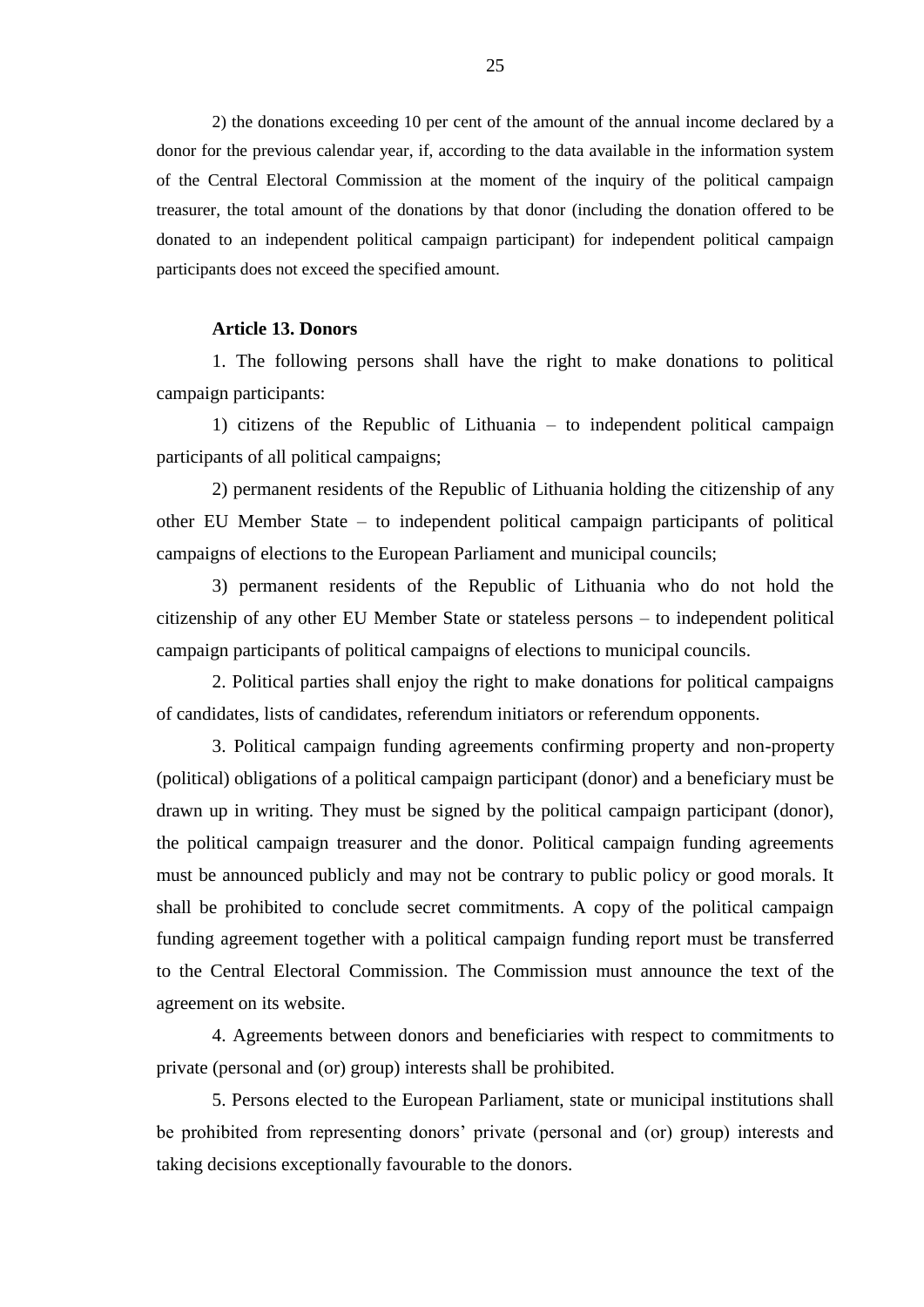6. The definition "a permanent resident of the Republic of Lithuania" used in points 2 and 3 of paragraph 1 of this Article shall be interpreted as it is defined in the Law of the Republic of Lithuania on Elections to the European Parliament and the Law of the Republic of Lithuania on Elections to Municipal Councils.

## **Article 14. Political campaign expenditure and spending limits**

1. When a political campaign begins all political campaign expenditure may be paid only from the funds kept in the political campaign account.

2. In those cases where the constituency covers the entire territory of the Republic of Lithuania, the maximum amount of political campaign expenditure of one independent political campaign participant shall be calculated in the following manner: the number of voters entered on the electoral roll of the Republic of Lithuania shall be multiplied by LTL 1 and the received product shall be rounded up within the accuracy of the first two significant digits.

3. In those cases where the constituency covers a part of the territory of the Republic of Lithuania, the maximum amount of political campaign expenditure of one independent political campaign participant shall be calculated in the following manner: the number of voters of one constituency shall be multiplied by LTL 2 and the received product shall be rounded up within the accuracy of the first two significant digits. If the received product is less than LTL 20 000, the fixed maximum amount of political campaign expenditure shall be LTL 20 000. In elections to municipal councils a political party, which has nominated a list (lists) of candidates, may additionally spend for this political campaign not more than 10 per cent of the maximum amount of political campaign expenditure of the list (lists) of candidates nominated by this party.

4. Expenditure and assumed liabilities of a political campaign participant during a political campaign shall be recognised as political campaign expenditure, where such liabilities and expenditure are designated for:

1) production or distribution of political advertising or any other campaigning material through any means of the mass media or in any other public mode;

2) remuneration of the political campaign treasurer and performance of his functions;

3) payment for the services of a political campaign audit firm or auditors;

4) rent of movable or immovable property necessary during the political campaign;

5) rent, exploitation of vehicles used for the political campaign;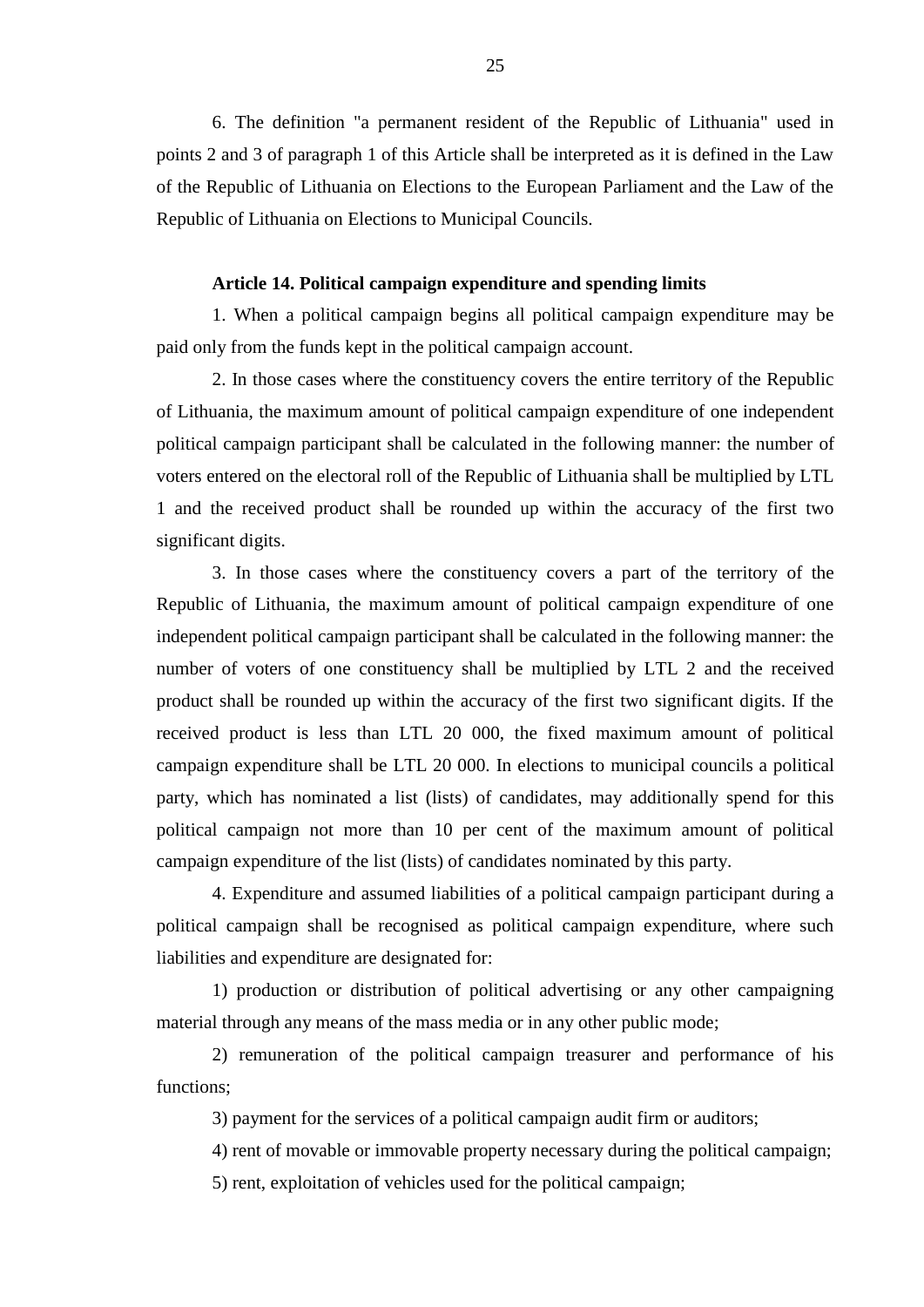6) communications, meals, provision of accommodation and transport of political campaign volunteers, political party's or candidate's representatives for the election or election (referendum) observers;

7) other needs related to the political campaign as prescribed by this Law.

5. Expenditure satisfying the purpose indicated in paragraph 4 of this Article but incurred not during a political campaign, if the property and other assets specified in the said paragraph are intended for the political campaign or if the services are received during the political campaign, shall be recognized as political campaign expenditure. In this case political campaign participants must inform the Central Electoral Commission about this, attaching copies of the documents confirming the expenditure. Where necessary, the Central Electoral Commission may request additional information.

6. The amount of every political campaign participant's expenditure referred to in paragraphs 4 and 5 of this Article may not exceed the maximum amounts of political campaign expenditure set in paragraph 2 or 3 of this Article. In the cases where a run-off voting is conducted under the election law, the maximum amount of political campaign expenditure of a candidate participating in the run-off voting shall be increased by 25 per cent.

7. The following shall not be regarded as political campaign expenditure:

1) the expenditure incurred by political parties, potential candidates, candidates, referendum initiators, referendum opponents or public election committees under contracts for legal services;

2) expenditure designated for the payment of an election deposit;

3) expenditure designated for potential candidate's, candidate's travelling (transport and provision of accommodation) to a constituency;

4) expenditure for the payment of the rent and maintenance of the facilities of the political party and for activities of the staff, where such expenditure is incidental to this political party not during the political campaign.

8. If during the political campaign a political campaign participant (with the exception of the political parties, candidates or lists of candidates nominated by them) gathered more funds than it was used to cover the political campaign expenditure, the unused funds must be transferred to the state budget prior to the submission of a political campaign funding report to the Central Electoral Commission. Funds that have not been used by political parties, candidates or lists of candidates nominated by them may be designated only for funding activities of the political parties. The political campaign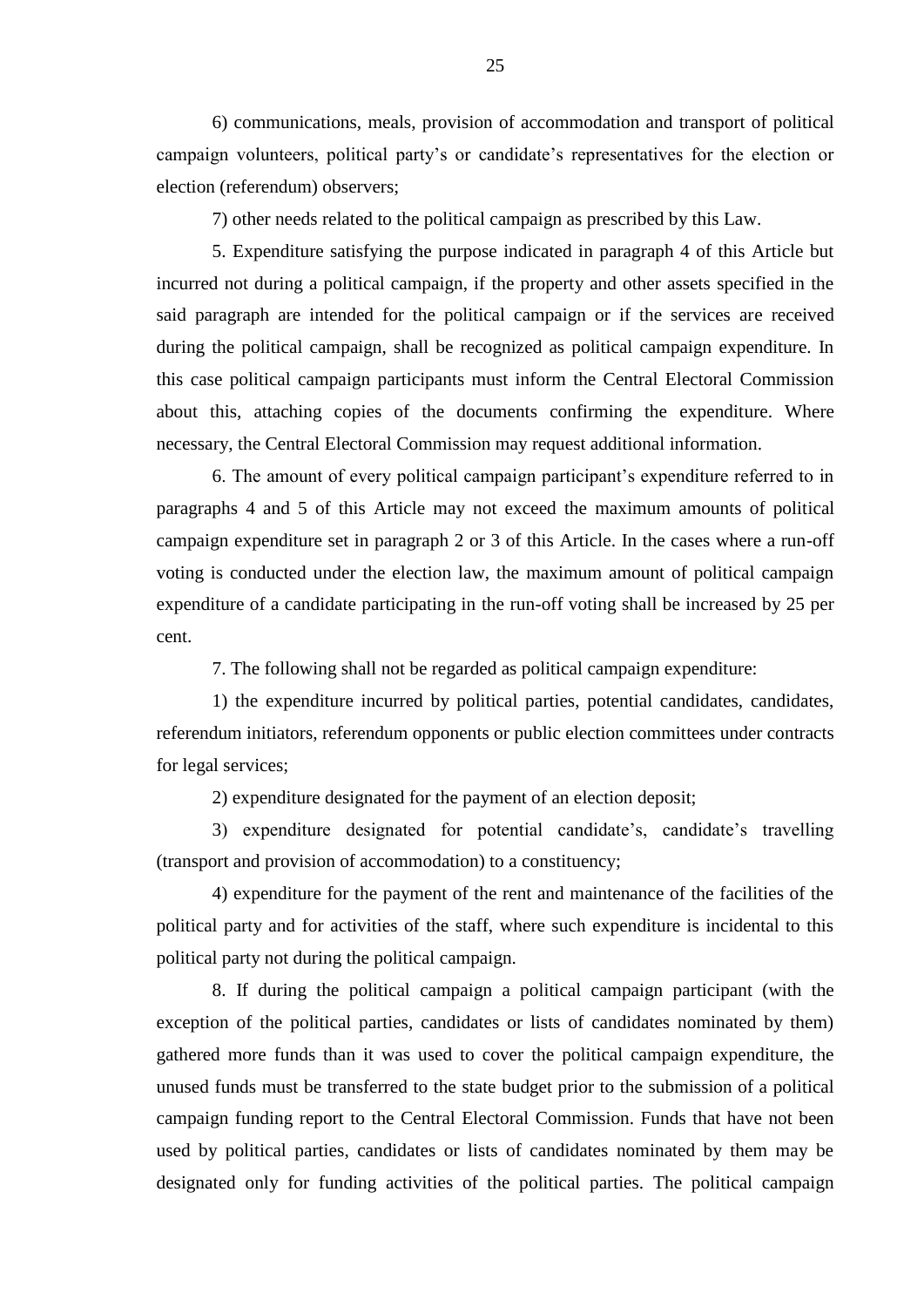account (with the exception of the account opened in the name of a political party or a candidate) shall be closed prior to the submission of a political campaign funding report to the Central Electoral Commission.

# **CHAPTER THREE POLITICAL ADVERTISING**

## **Article 15. Marking of political advertising**

1. During a political campaign, political advertising must be marked in accordance with the procedure laid down by the law by indicating the source of funding and visibly separated from other disseminated information.

2. Political advertising which is not marked during a political campaign pursuant to the requirements set out by legal acts or marked not in compliance with legal acts shall be regarded as surreptitious political advertising and shall be prohibited. Dissemination of surreptitious political advertising shall impose liability established by the law.

3. Besides the special requirements laid down in this Law, the principles and requirements for advertising set out in the Law of the Republic of Lithuania on the Provision of Information to the Public shall apply to advertising.

# **Article 16. Dissemination of political advertising in the media**

1. It shall be prohibited to disseminate political advertising:

1) on the front page of a periodical;

2) if the dissemination of such advertising is in violation of the Constitution and laws of the Republic of Lithuania.

2. Besides the restrictions laid down in paragraph 1 of this Article, during an election (referendum) campaign it shall be prohibited to disseminate political advertising:

1) for free, except discussion programmes;

2) on television, except discussion programmes and campaigning-related videos of not less than 30 seconds duration in which a political campaign participant informs about his political programme or speaks on issues topical to the public;

3. Expenditure of a political campaign participant for the campaigning videos referred to in point 2 of paragraph 2 of this Article may not exceed 50 per cent of the allowed maximum amount of political campaign expenditure set for the political campaign participant.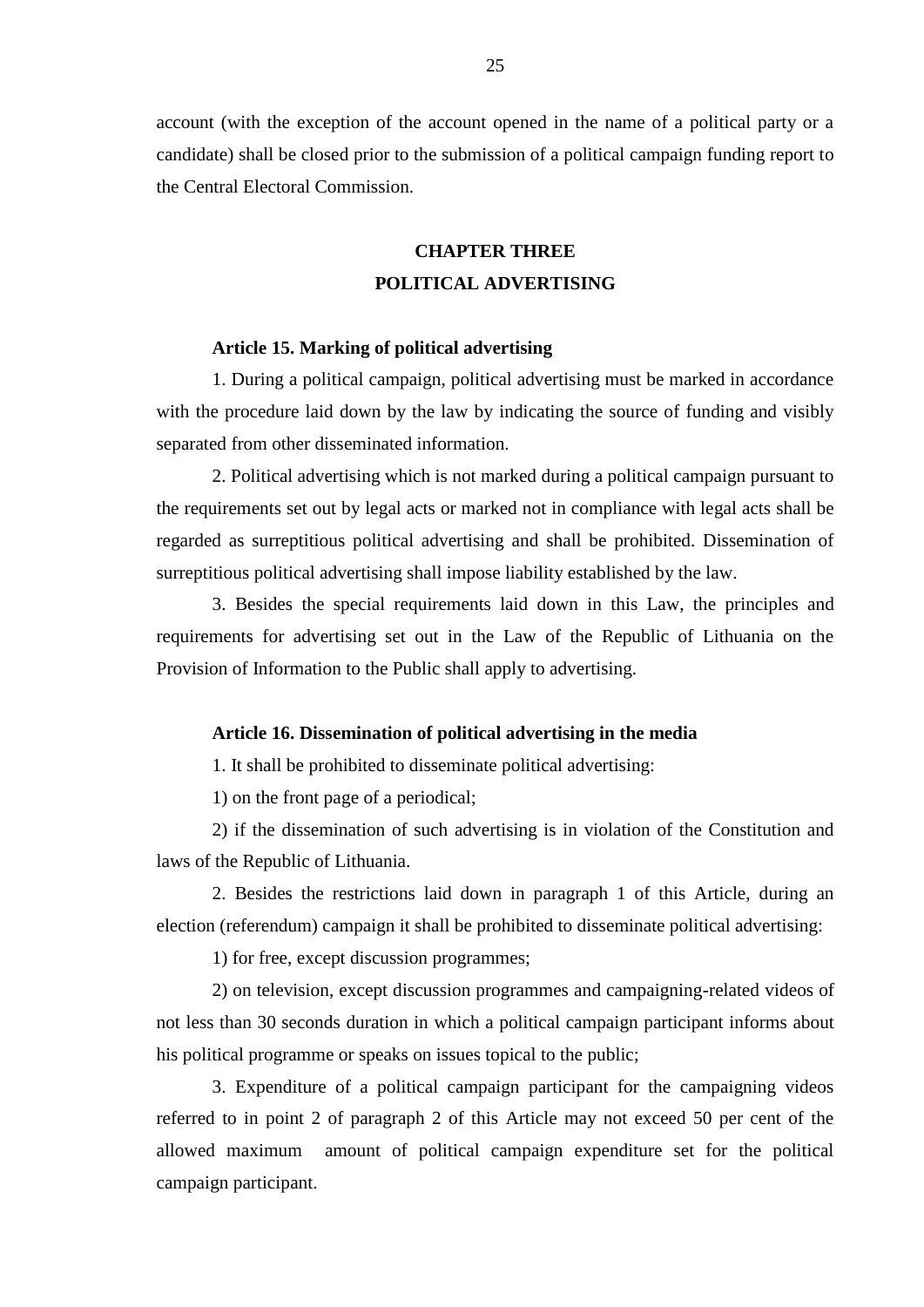4. During a political campaign, public information producers or disseminators may disseminate political advertising only at the rates and under the conditions which are equal to all political campaign participants and which are submitted to the Central Electoral Commission. The rates and conditions of political advertising applicable during a political campaign may not be presented or changed during the political campaign. The rates and conditions of political advertising applicable not later than until a political campaign may be changed with the consent of the Central Electoral Commission. The Central Electoral Commission shall immediately announce the rates on its website.

5. Public information producers and disseminators may refuse to disseminate political advertising which contains the material compromising other political parties or political campaign participants, if it is refused to bear potential expenses related to dissemination of a counter opinion.

6. The following shall not be regarded as political advertising:

1) information notices of usual character disseminated during the period other than a political campaign about activities of state politicians, political parties, their management bodies, with the exception of the cases where such notices agitate to vote in the interest of the state politician, political party or its candidate during a future political campaign, or remuneration is provided for such notices, or remuneration is envisaged;

2) information notices of usual character disseminated free of charge during a political campaign about activities of state politicians, political parties, candidates, as well as information which refrains from inciting non-participation in a referendum, voting for or against the adoption of a decision submitted for the referendum.

7. During a political campaign public information producers or disseminators must electronically submit to the Central Electoral Commission a public information producer's or disseminator's declaration twice (thrice): 10 days remaining before an election or referendum day (five days remaining in the event of run-off voting) and not later than within 25 days after the proclamation of the final results of the election (rerun election) or the referendum

8. Political campaign participants shall, together with a political campaign funding report, submit to the Central Electoral Commission a report on political advertising done during the election (referendum) campaigning as well as the sources of its funding.

9. After the Central Electoral Commission announces candidates (lists of candidates), the following shall be financed with state budget funds from the appropriations allocated to the Central Electoral Commission: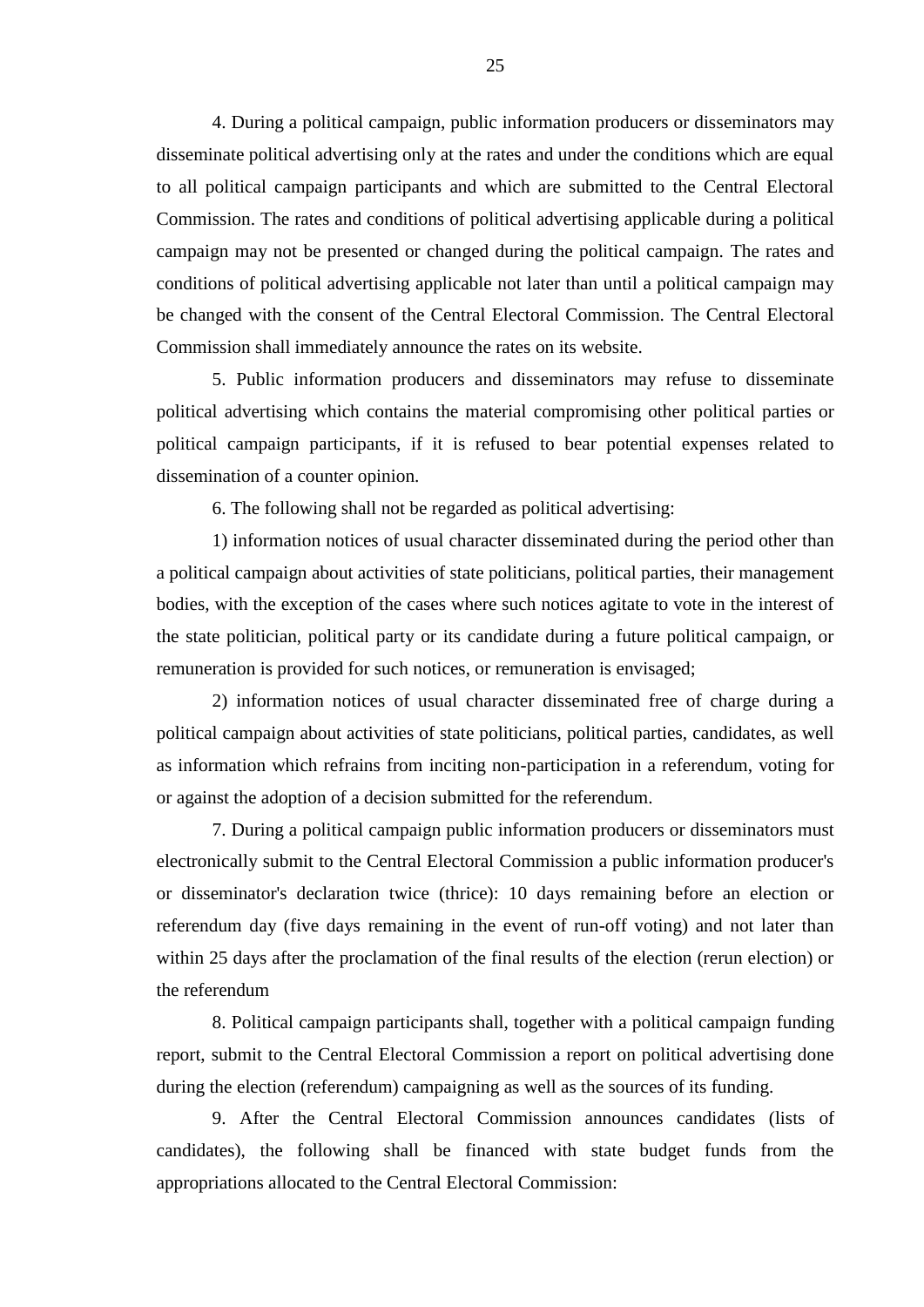1) discussions of candidates over the radio and on television with the aim of presenting election programmes in compliance with the principle of equality and according to the procedure laid down by the Central Electoral Commission;

2) information disseminated in accordance with the procedure laid down by the Central Electoral Commission, encouraging participation in elections.

# **CHAPTER FOUR**

# **FINANCIAL ACCOUNTING AND ARREARS OF POLITICAL CAMPAIGNS**

# **Article 17. Financial accounting of political campaigns**

1. Independent political campaign participants shall handle the financial accounting of a political campaign in accordance with the procedure laid down by this Law and other legal acts.

2. The financial accounting of a political campaign shall be managed by the political campaign treasurer with whom a person wishing to be registered as an independent political campaign participant must conclude a property trust agreement in accordance with the requirements of Chapter L of Book Six of the Civil Code of the Republic of Lithuania.

3. A citizen of the Republic of Lithuania or a permanent resident of the Republic of Lithuania may be a political campaign treasurer, except:

1) a potential candidate or a candidate;

2) a referendum initiator and a referendum opponent;

3) an electoral or referendum committee member;

4) an auditor who carries out an independent inspection of a political party or an independent political campaign participant in accordance with the procedure laid down by this Law;

5) a natural person who has been declared by the court legally incapable or who has not completed serving a court-imposed sentence;

6) a public election committee member.

4. The political campaign treasurer shall:

1) fill in and sings donation sheets, accounting records of the political campaign funding, a political campaign funding report;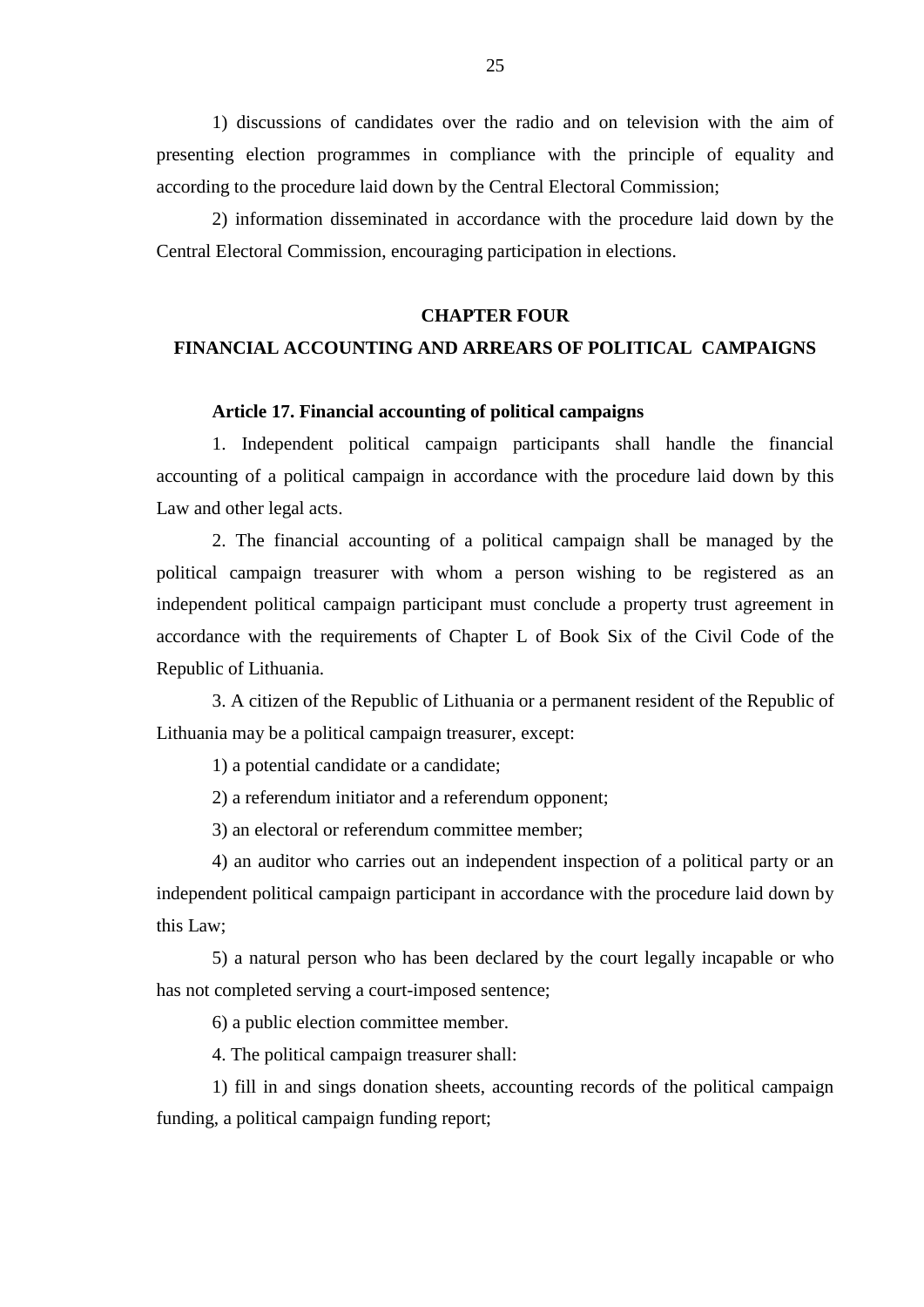2) manage and store financial accounting-related documents of the political campaign in accordance with the procedure laid down by this Law and the Accounting Law of the Republic of Lithuania;

3) within 10 working days announce on the website of the Central Electoral Commission the data on donations received and political campaign funding agreements concluded during the political campaign;

4) control political campaign expenditure and supervise that the said expenditure would not exceed the expenditure amounts fixed in Article 14(2) and (3) of this Law;

5) if an obligation set out in Article 20(1) of this Law does not arise for an independent political campaign participant, submit a political campaign funding report to the Central Electoral Commission not later than within 25 calendar days from the proclamation of the final results of the election (rerun election) or referendum;

6) if an obligation set out in Article 20(1) of this Law arises for an independent political campaign participant, submit a political campaign funding report and the auditor's report of factual findings to the Central Electoral Commission not later than within 85 calendar days from the proclamation of the final results of the election (rerun election) or referendum;

7) together with a political campaign funding report submit to the Central Electoral Commission the documents substantiating political campaign proceeds and expenditure;

8) perform other duties laid down by this Law.

5. An independent political campaign participant or a person authorised by him shall:

1) sign accounting records of political campaign funding and a political campaign funding report;

2) immediately transfer the concluded agreements and other financial documents over to the political campaign treasurer;

3) create conditions for the political campaign treasurer to exercise the rights set out for him in legal acts.

6. All political campaign proceeds received by a political party from the sources specified in Article 7(1) of this Law and all political campaign proceeds received by other independent political campaign participants from the sources specified in Article 8 of this Law as well as political campaign expenditure or assumed financial liabilities shall be entered in the accounting records of political campaign funding.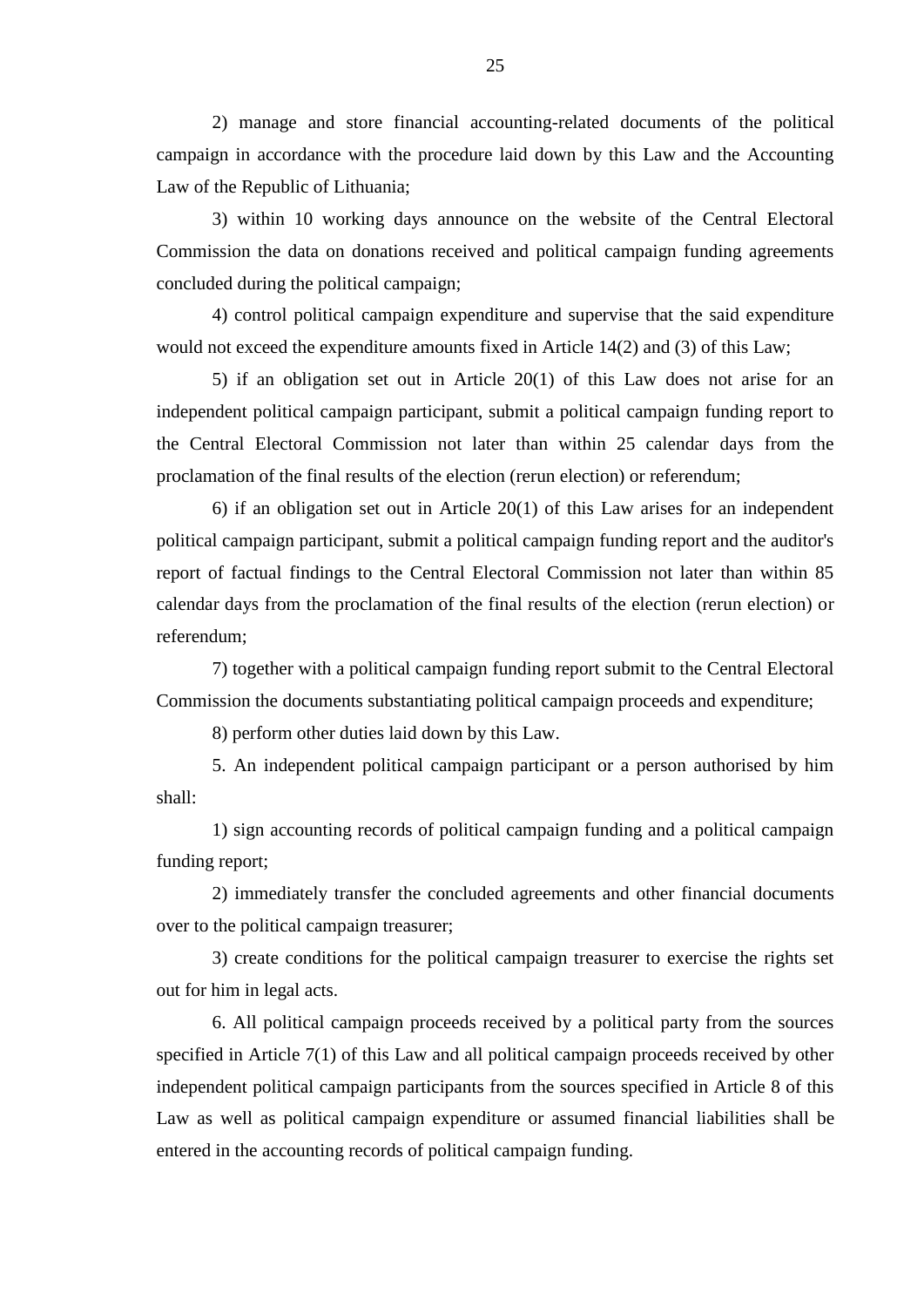7. All political campaign proceeds and expenditure as well as assumed liabilities (according to the expenditure groups) shall be specified in a political campaign funding report in compliance with the description of the procedure for filling in and submitting a political campaign funding report approved by the Central Electoral Commission. The list of donations and donors or sums of donations according to the groups of donors shall be submitted separately.

8. When the political campaign treasurer terminates the agreement, is unable to carry out his duties because of the circumstances laid down in paragraph 3 of this Article or dies, an independent political campaign participant must conclude an agreement, referred to in paragraph 2 of this Article, with another person and notify the Central Electoral Commission about this.

# **Article 18. Arrears of political campaign participants and clearance thereof**

Each year before 1 February, until the arrears are paid off, a former independent political campaign participant must inform the Central Electoral Commission about the clearance of the arrears and the sources of funds used for that. A political party shall have the right to pay off the arrears only from the assets belonging to the party by the right of ownership, the received donations and the state budget appropriations allocated to the political party, and other political campaign participants – only with own (personal) funds.

#### **CHAPTER FIVE**

# **MONITORING, CONTROL AND PUBLICITY OF FUNDING OF POLITICAL CAMPAIGNS.**

# **INSPECTION OF POLITICAL CAMPAIGN PARTICIPANTS**

# **Article 19. Control of funding of political campaigns**

1. Funding of political campaigns shall be controlled by the Central Electoral Commission and other institutions within their remit in accordance with the procedure laid down by the law.

2. The Central Electoral Commission shall:

1) approve the model form of a donation sheet;

2) approve model forms of the accounting record of political campaign funding, the declaration of a public information producer or disseminator, the report on political advertising done during the election (referendum) campaigning as well as the sources of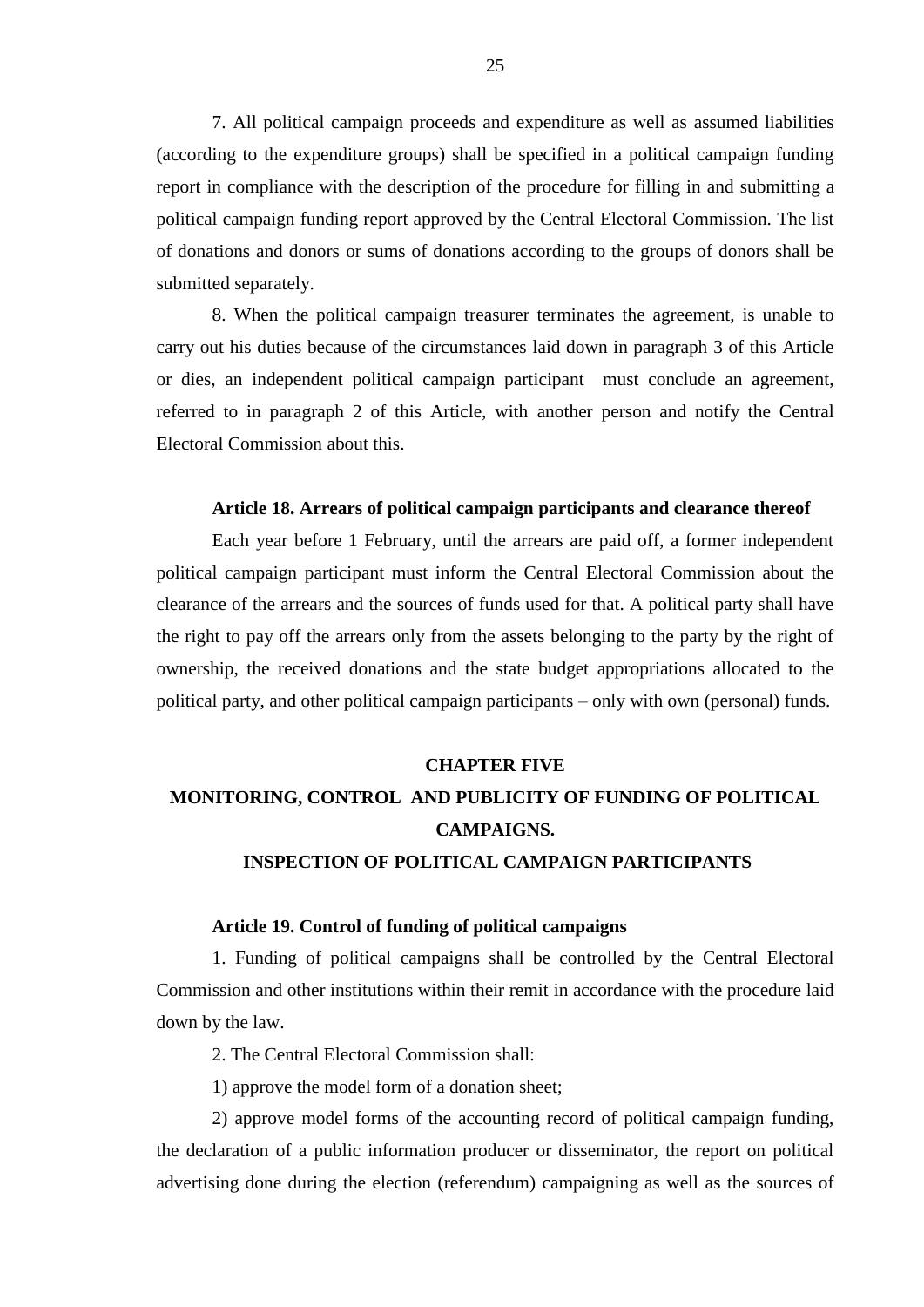its funding, as well as the description of the procedure for filling out and submission of the above mentioned documents;

3) after consultation with the Lithuanian Chamber of Auditors, approve the model form of the political campaign funding report;

4) approve the description of the procedure for filling out and submission of the political campaign funding report;

5) approve the description of the procedure for marking political advertising;

6) after consultation with the Lithuanian Chamber of Auditors, approve the terms of reference for an audit firm or an auditor carrying out independent inspection of an independent political campaign participant, defining the scope of work carried out by the auditor;

7) control the compliance by political campaign participants with the requirements of this Law and propose to hold liable for violations of this Law or to appeal to other institutions whose competence granted by the law allow to inspect the compliance with the requirements laid down by the law;

8) create conditions and be responsible that a declaration of the public information producer or disseminator, political campaign funding reports would be announced on the website of the Central Electoral Commission immediately after the receipt of their data and would be updated so that the said data would conform to the obtained information;

9) fix the maximum amounts of political campaign expenditure in particular constituencies and announce them not later than by 1 January of each year;

10) register donation sheets, issue them and control their usage;

11) provide software to transfer data of accounting records of political campaign funding, data of a declaration of the public information producer or disseminator, for declaration of rates and conditions applicable by a public information producer or disseminator during the political campaign, for printing political campaign funding reports, declarations of the public information producer or disseminator according to the transferred data;

12) announce on the website of the Central Electoral Commission the rates applicable by a public information producer or disseminator during the political campaign;

13) together with the State Tax Inspectorate under the Ministry of Finance (hereinafter: 'the State Tax Inspectorate') create conditions for a political campaign treasurer to check in the information system of the Central Electoral Commission whether or not a donation meets the requirements of Article 10(2) of this Law. The Central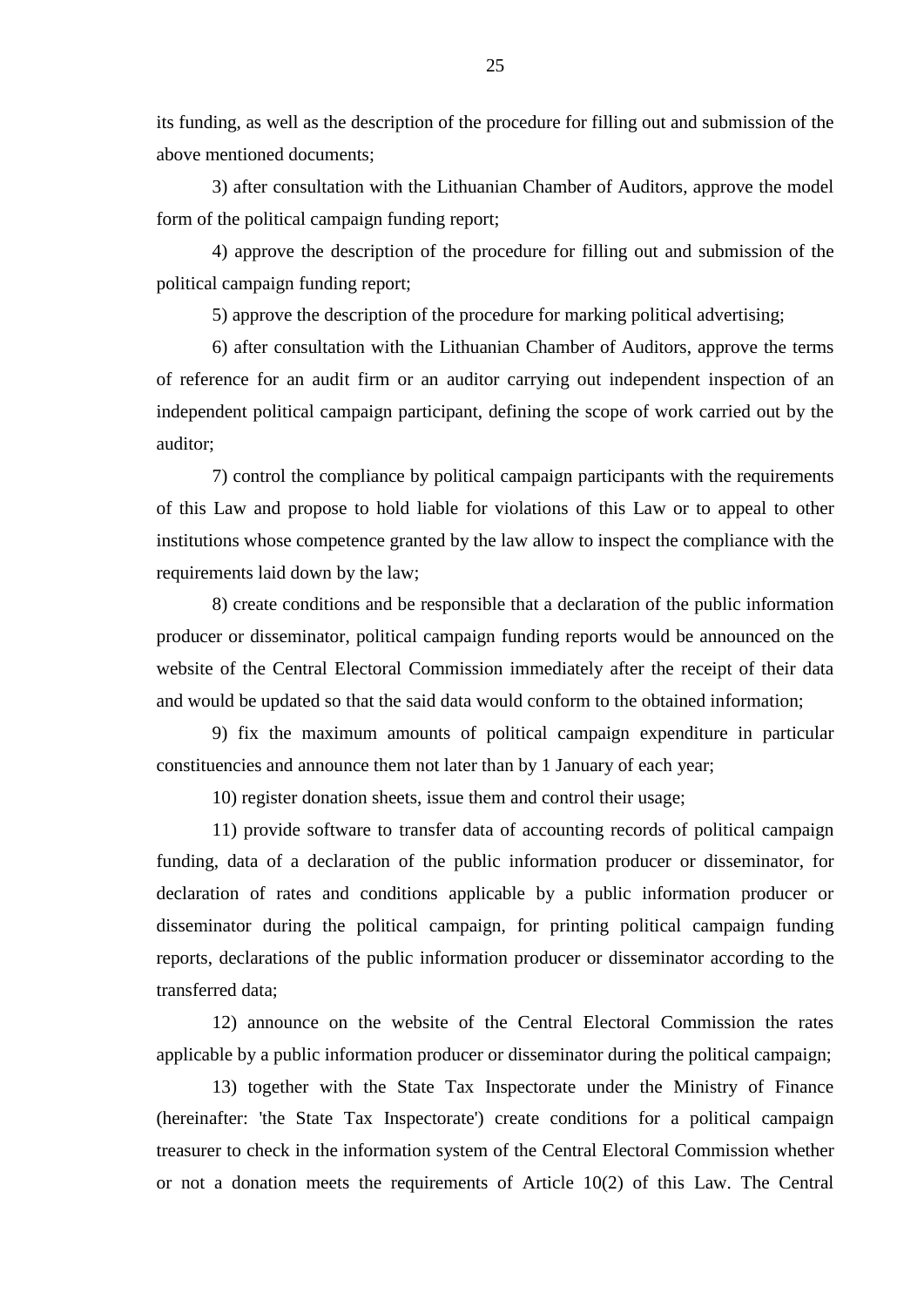Electoral Commission shall be responsible for the proper functioning of this information system.

3. The Central Electoral Commission shall control the use of funds designated for a political campaign.

4. The Central Electoral Commission shall be responsible for continuous timely provision of information about violations of funding of political campaigns to the Special Investigation Service of the Republic of Lithuania and to the Prosecutor General's Office of the Republic of Lithuania.

5. The State Tax Inspectorate shall inspect whether or not donors possessed enough income to make donations and whether or not the income has been taxed in accordance with the procedure laid down by the law. The State Tax Inspectorate shall inform the Central Electoral Commission about the performed inspection and the violations of legal acts established during it.

# **Article 20. Independent inspection of independent political campaign participants**

1. An independent political campaign participant who during the political campaign has received the sum of revenue exceeding the amount of 70 AMEs must conclude with an audit firm a contract for the independent inspection of an independent political campaign participant. The political campaign treasurer shall submit a copy of the said agreement to the Central Electoral Commission not later than within 25 calendar days from the date of proclamation of the final results of the election (rerun election) or the referendum.

2. Independent inspection of independent political campaign participants which have received the sum of revenue lower than the amount of 70 AMEs during the political campaign shall be organised by the Central Electoral Commission In order to carry out independent inspection of independent political campaign participants referred to in this paragraph the Central Electoral Commission shall have the right to purchase services of audit firms or auditors in accordance with the procedure laid down by legal acts.

3. The auditor:

1) must carry out independent inspection of an independent political campaign participant in compliance with legal acts of the Republic of Lithuania and according to the terms of reference approved by the Central Electoral Commission defining the scope of work assigned to the auditor;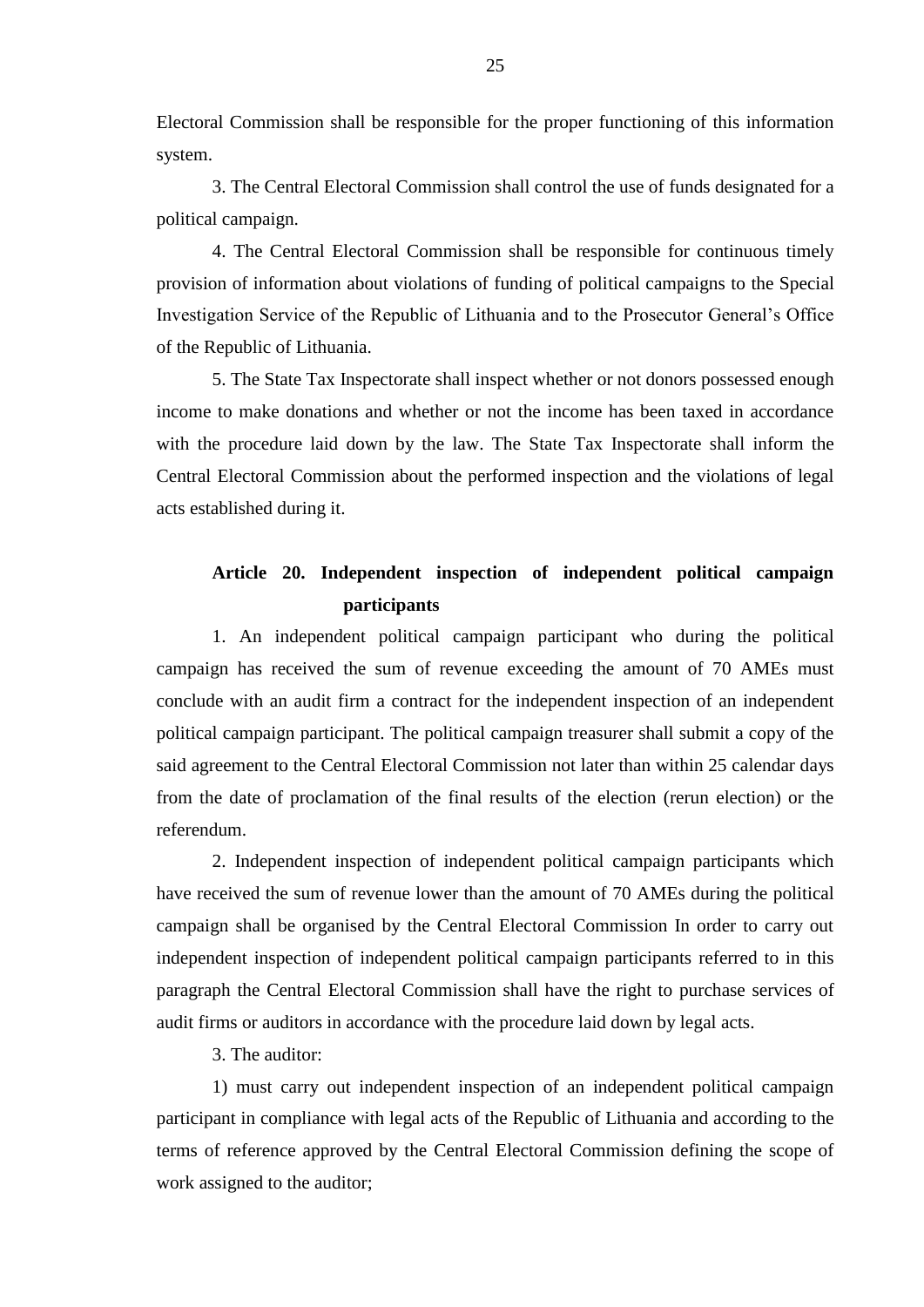2) shall have the right to obtain from a political campaign treasurer and a political campaign participant or the Central Electoral Commission all the documents necessary to carry out independent inspection of the independent political campaign participant;

4. An independent political campaign participant must cooperate with an auditor carrying out independent inspection and present data, documents and other information necessary to carry out inspection.

## **Article 21. Publicity of funding**

1. The Central Electoral Commission shall announce political campaign funding reports together with the auditor's report of factual findings (if such report is mandatory) on its website not later than within 100 days after the proclamation of the final results of the election (rerun election) or the referendum.

2. Declarations of public information producers or disseminators, political campaign funding reports and the auditors' reports of factual findings, reports concerning the dissemination of political advertisements during an election (referendum) campaign and the funding sources thereof, contracts of political campaign participants with service providers, public information producers or disseminators shall be public and presented in accordance with the procedure laid down by the Central Electoral Commission, ensuring the protection of personal data.

# **Article 22. Monitoring of funding of political campaigns, and of political advertising**

1. For the purposes of this Law monitoring of the funding of political campaigns and monitoring of political advertising shall be conducted during an election (referendum) campaigning.

2. Monitoring of the funding of political campaigns, and of political advertising shall be conducted by the Central Electoral Commission.

3. The methods of and the procedure for monitoring the funding of political campaigns, and of political advertising shall be laid down by the Central Electoral Commission.

4. When conducting monitoring of the funding of political campaigns, and of political advertising, the Central Electoral Commission shall have the right to procure monitoring services in accordance with the procedure laid down by legal acts.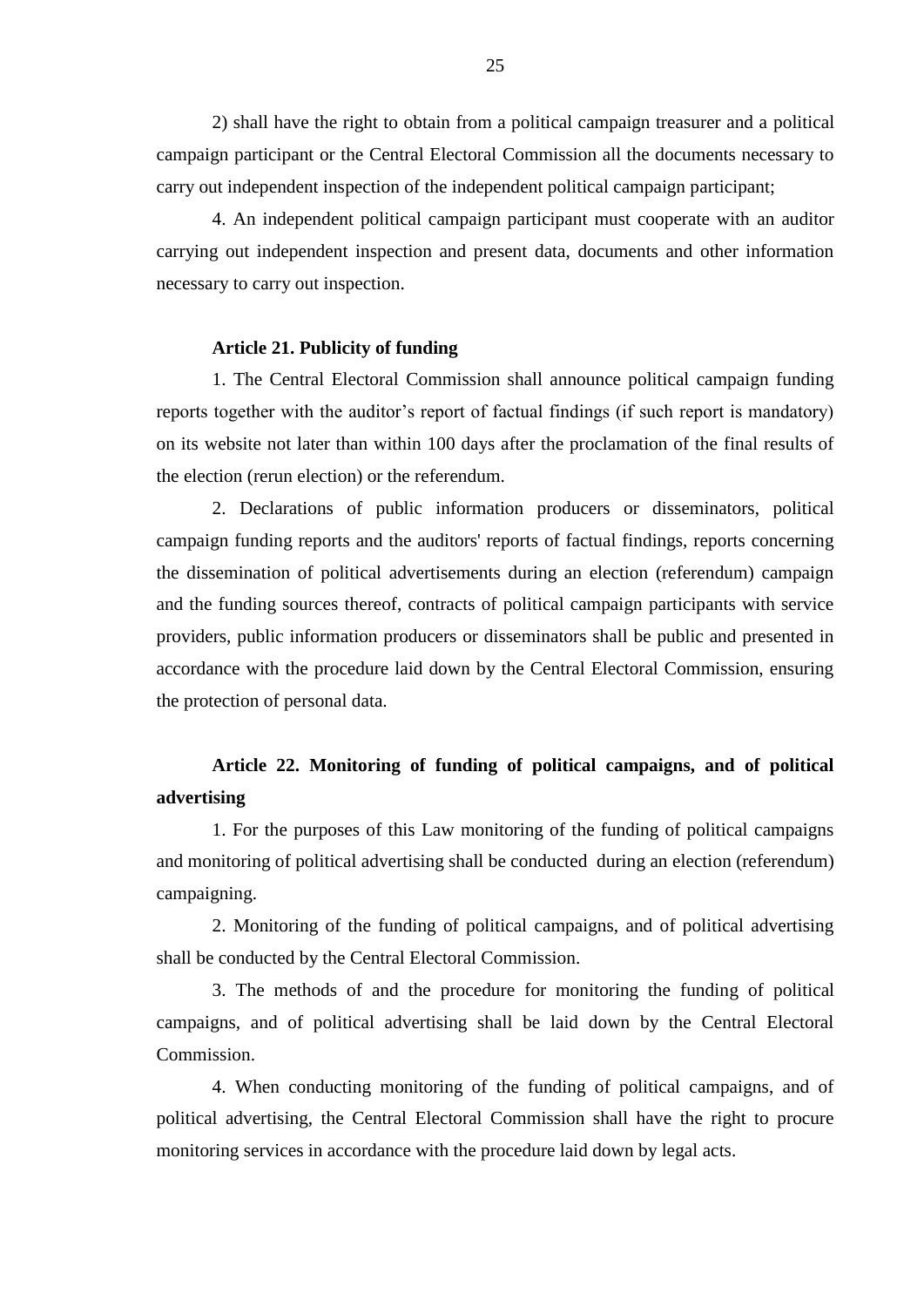5. The Central Electoral Commission shall constantly announce on its website the summarised data on monitoring of the funding of political campaigns, and of political advertising. Controlling authorities must, within their remit, be furnished with detailed monitoring data; a political campaign participant – only with the monitoring data on his political campaign.

# **CHAPTER SIX LIABILITY**

# **Article 23. Gross violations of this Law**

1. The following shall be considered to be gross violations of this Law:

1) funding of a political campaign participant with unacceptable donations specified in Article 12 of this Law;

2) if a political campaign participant makes decisions to use for a political campaign the donations received from the persons who have no right to fund political campaigns or from the unacceptable sources of funding of the political campaign;

3) if a political campaign participant concludes political campaign funding agreements by violating the requirements of this Law;

4) presentment of knowingly false data in a political campaign funding report;

5) exceeding of the fixed maximum amount of political campaign expenditure by 10 or more per cent;

6) if political campaign participant's expenditure on undeclared political advertising or undeclared political campaign expenditure makes up 10 or more per cent of the fixed maximum amount of political campaign expenditure;

7) if undeclared funds of a political campaign participant received for a political campaign makes up 10 or more per cent of the fixed maximum amount of political campaign expenditure;

8) loss of the documents subject to safekeeping, other activities because of which it is impossible to determine whether a political campaign funding report of the political campaign participant is accurate;

9) dissemination of surreptitious political advertising, if the expenditure on surreptitious political advertising makes up 10 or more per cent of the fixed maximum amount of political campaign expenditure;